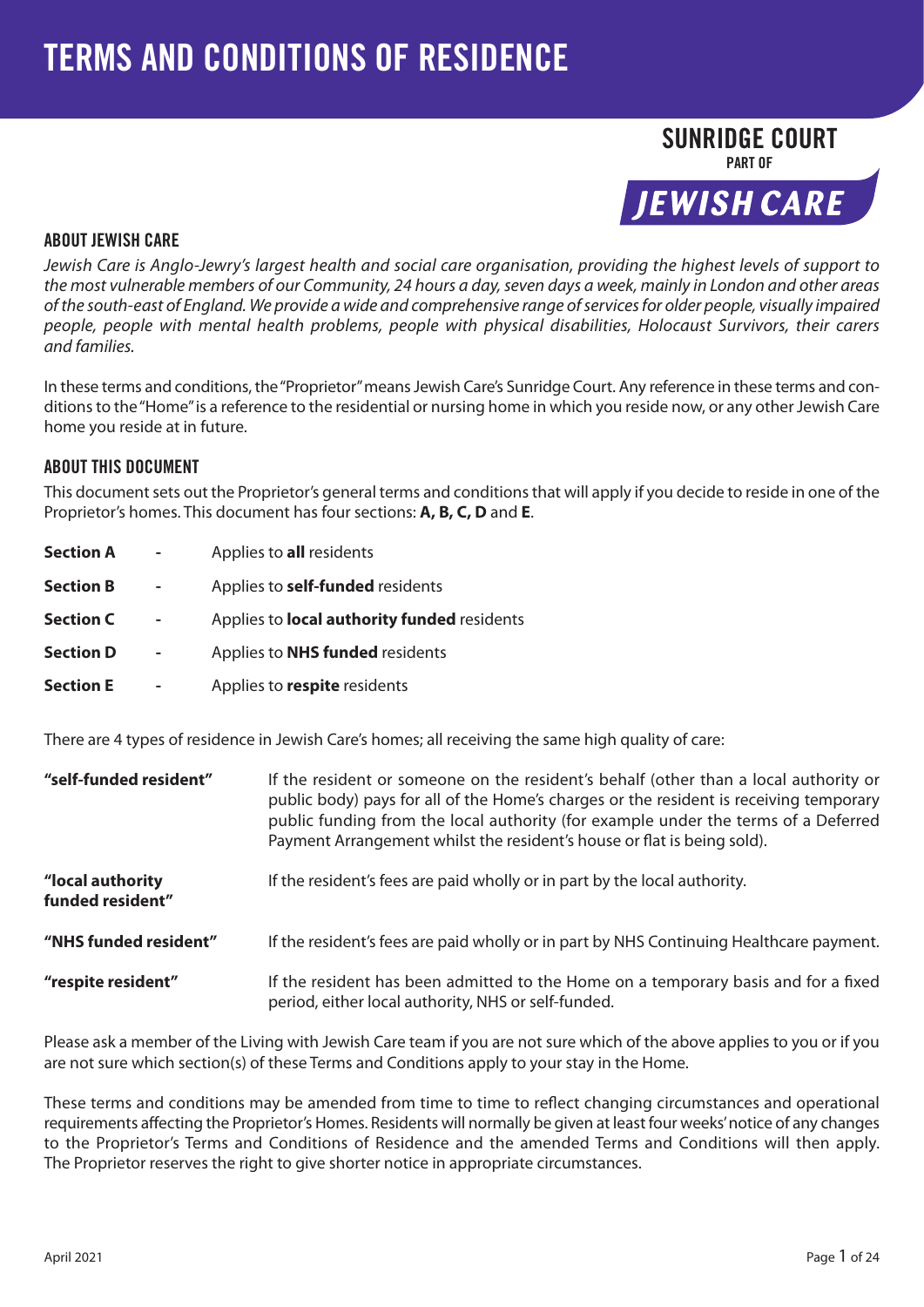## Section A

## Terms and Conditions for ALL residents

#### **GENERAL**

#### **The Proprietor's Commitment**

Jewish Care is a health and social care organisation with the objective of providing care and support to Jewish people in need of such care and support, as outlined above. Jewish Care is committed to treating all individuals with respect regardless of their gender/sexuality.

The Proprietor recognises that one of the primary reasons you have chosen to live in the Home is that you understand that your Jewish culture, religion and beliefs will be respected and indeed celebrated. The Proprietor understands that your culture, religion and beliefs are a very important part of your life.

As such, in consideration for your choosing to reside at the Home, the Proprietor covenants with you to respect your right to lead a Jewish life in accordance with your faith and to take all reasonable steps necessary to facilitate, and all reasonable steps necessary to avoid obstructing, your right:

- ◗ To practice and celebrate Sabbath, Jewish Festivals and High Holy Days and to participate in Jewish traditions associated with these (for example, lighting of candles, special meals and other such traditions)
- ◗ To participate in prayers and religious services
- ◗ To have access to and the right to invite into the Home, members of the Jewish community, Jewish leaders, volunteers and so forth
- ◗ Upon death, to have arrangements in place so that a Jewish burial can take place according to Jewish laws and traditions (including making reasonable arrangements for prompt signing of the death certificate, the use of Jewish undertakers etc. as far as practicable)

#### **A1.** SERVICES/ITEMS COVERED BY THE STANDARD CHARGE

#### **A1.1 The standard charge covers:**

- ◗ Personal care and nursing care, where applicable (for privately funded residents please also refer to paragraph B2.11 below in respect of the NHS contribution for nursing care).
- ◗ Full board and accommodation in a room for the resident's exclusive use or, if the resident has chosen to share with a spouse, in a double room.
- ◗ A choice of meals, including snacks and drinks (excluding alcoholic beverages, except when required for religious ritual observance). Special diets are catered for (e.g. diabetic, low fat, diets appropriate to residents living with dementia and dysphagia).
- ◗ Full use of all the communal lounges, dining rooms, bathrooms and any other communal facilities in the Home.
- ◗ The opportunity to join in with occupational and recreational activities run by the Home and the use of recreational facilities. Residents may be asked to make a financial contribution to the cost of some activities or excursions.
- ◗ Assistance with activities of daily living including eating and drinking, mobility, washing, bathing, medication and other like personal services.
- ◗ Personal laundry service by machine washing, excluding dry cleaning (please also refer to paragraph A4.7).
- ◗ Assistance with procuring and accompanying such as for visits to hospital, dentist, optician or private outings. Any expenses incurred by the Home in relation to these arrangements will be charged to the resident.
- ◗ Liaison with the resident's GP, social worker, dentist, chiropodist, optician and other professionals. Any charge made by such professionals must be met by the resident.
- ◗ Regular GP surgeries and consultations in the Home.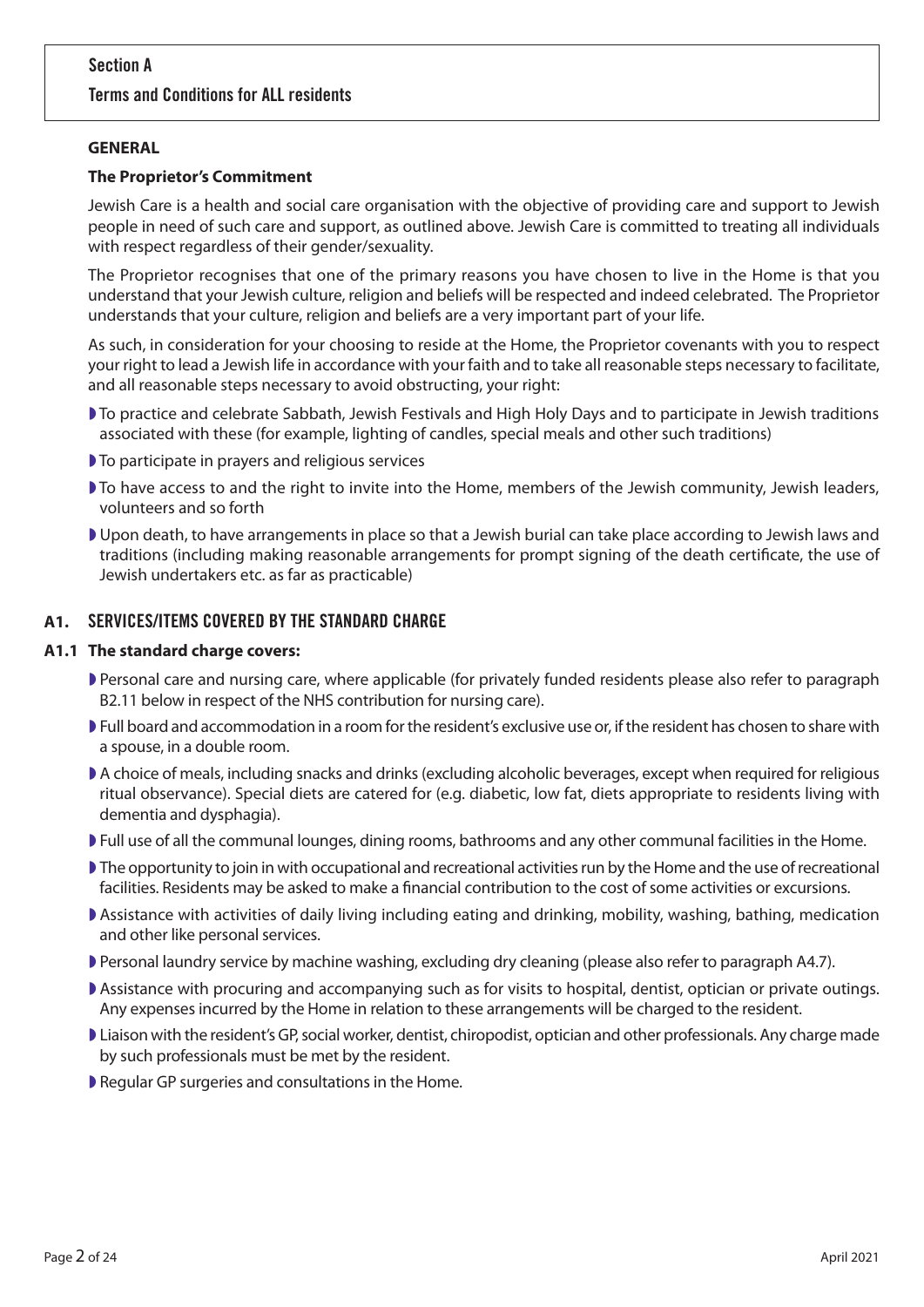#### **A1.2 The standard charge does NOT cover:**

- ◗ Personal items such as clothing, newspapers/magazines, toiletries.
- ◗ Hairdressing.
- ◗ Outside entertainment. Whilst no extra charge will normally be made for outside events organised by the Home, a 'special event' e.g. a concert, show etc. may incur a small charge.
- ▶ Dry cleaning.
- ◗ Medication, equipment and prescription charges not covered in full by the NHS (for example, continence management aids).
- ◗ Private treatments, such as physiotherapy and chiropody.
- **▶ Private car hire or taxi service.**
- ◗ Telephone line installation and service charges, television installation and subscriptions.
- ◗ Staff assistance/escorts for medical appointments.
- ◗ Staff assistance/escorts for private outings outside of the Home (for example, outings that are not organised by the Home).
- ◗ Special equipment not generally available in the Home, including bespoke items such as recliner chairs, wheelchairs, medical aids etc.
- ◗ Provision of copy death certificate.
- ◗ Staff employed directly by the client or their family/advocate to assist the resident in the Home.
- ◗ Additional staffing costs to provide 1:1 care (or other additional care over and above standard personal or nursing care).
- ◗ Meals and refreshments for visiting family or friends.

Charges for these items will be invoiced to the resident (or, if applicable, the resident's estate) in the month in which the charge is incurred and are due for settlement within 14 days. Some items will require funds to be available at the time of purchase as there is no credit facility for many of the above services. The Proprietor reserves the right to charge interest on all sums outstanding after the due date for payment. The rate of interest will be charged at the Bank of England base rate plus 4%, calculated on a daily basis from the due date up to the date of actual payment.

#### **A2.** PERSONAL POSSESSIONS AND PETS

#### **A2.1 (If you are a respite resident, please refer to paragraph E4.1 instead of paragraphs A2.1 and A2.2).**

Within reason and with the agreement of the Home Manager, residents may bring small items of furniture and other possessions with them. Furniture and electrical items must comply with relevant fire and health and safety regulations. All small electrical items (e.g. radios, TVs, CD players etc) brought into the Home by the resident, whether at admission or at any other time, must be tested by a qualified electrician and have a valid portable appliance test (PAT) approval/certification to show that the appliance is safe to use. The use of any untested appliance is prohibited. The Home reserves the right to have any small electrical items brought into the Home by a resident tested by a qualified engineer and to recharge the cost of such a test to the resident. Refrigerators and heating appliances are not permitted whether or not they have been tested. The Proprietor reserves the right to immediately withdraw from use any electrical item belonging to a resident which is considered by the Home Manager to be unsafe for any reason.

- **A2.2** If a resident wishes to bring his or her own bed, the bed must be a specially purchased medical bed that is capable of use with the Home's hoist and which meets the Proprietor's requirements for the health and safety of the Proprietor's staff.
- **A2.3** Please note clause A3 below concerning insurance and liability for loss or damage to personal possessions.
- **A2.4** If agreed by the Home Manager and in the sole discretion of the home manager, a small pet belonging to a resident may be accommodated in the Home provided that suitable arrangements can be made for the pet and subject to the pet being comprehensively insured by the resident for vet's fees, third party claims etc. The resident will be responsible for all costs associated with the care of the pet. The Proprietor reserves the right for the Home Manager to withdraw his/her agreement for a pet's accommodation in the Home if the resident fails, or becomes unable, to care for the pet and/or if the pet is disruptive or causes disturbance to other residents. (In no circumstances and at no time will the Home be responsible for the care of the pet).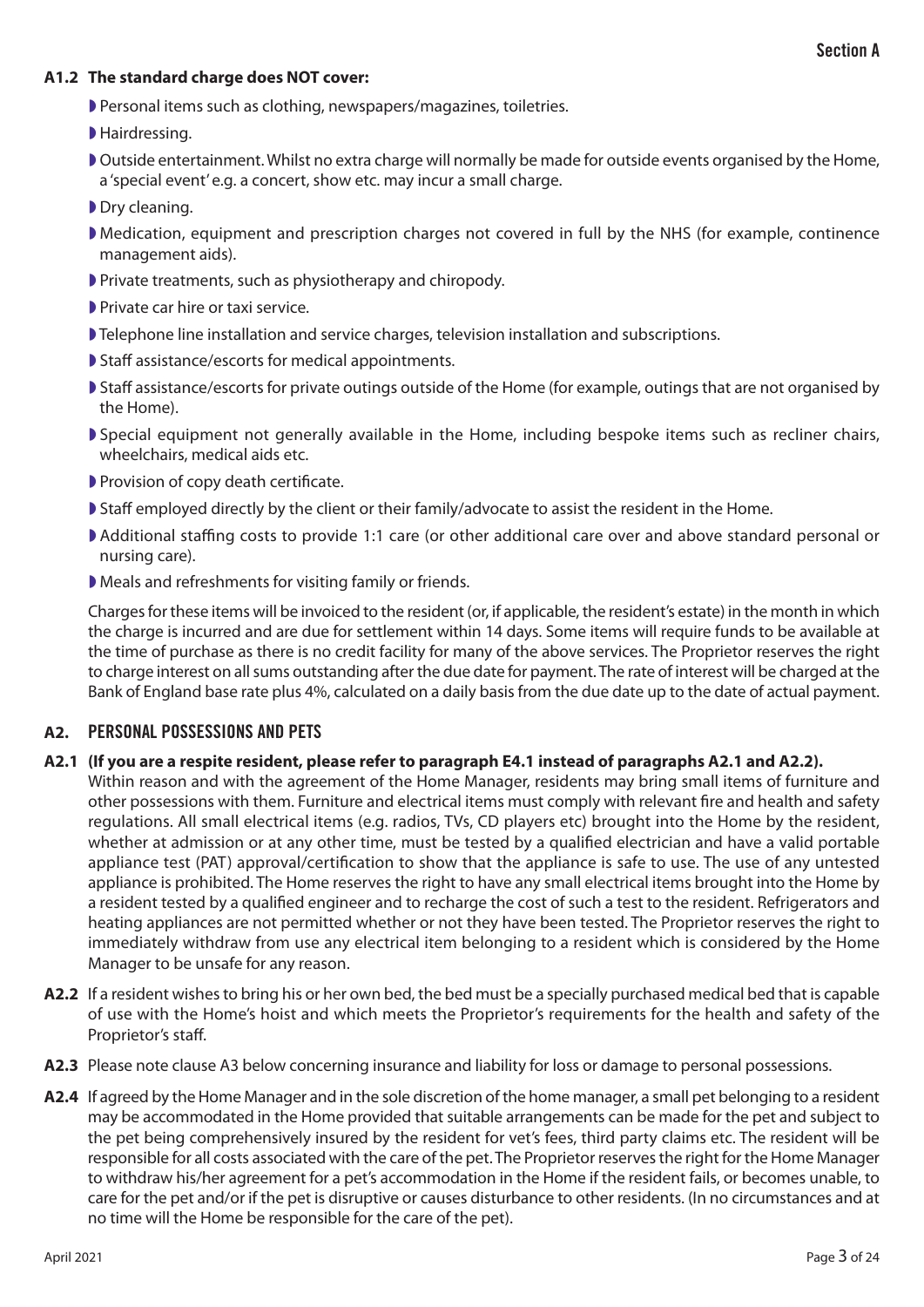## **A3.** LIABILITY AND INSURANCE

- **A3.1** Except where covered by the Proprietor's insurance (see paragraph A3.3 below) the Proprietor does not accept liability for loss of, or damage to, residents' personal possessions (including clothing) while in the Home unless the loss or damage can be proved to have been caused by negligence of an employee/volunteer of the Proprietor. Please note that in no circumstances will the Proprietor accept liability for damage to items of clothing that are recommended for hand washing or for a delicate machine wash. In order to meet legislative requirements in infection control a system for all soiled items is in place whereby items are machine washed by the Home in a disinfectant cycle.
- **A3.2** On admission to the Home the resident/other responsible person or their Lasting Power of Attorney (LPA) is required to provide a detailed list of all personal possessions brought with them to the Home. Residents are responsible for notifying any changes to the list as items are removed from or brought to the Home. Under no circumstances can the Proprietor accept liability for loss of any item of a resident's personal possessions that has not been properly recorded on the resident's list of personal possessions.
- **A3.3** Under the Proprietor's current insurance arrangements, cover is provided in respect of loss or damage to residents' personal effects (other than money, precious metals, precious stones, jewellery, watches, furs, curiosities, works of art or rare books) caused by an Insured Peril (see below), subject to the following limits:

**a)** a maximum of £1,500 per resident;

**b**) a maximum value of £250 for any one claim; and

**c)** an excess of £250 for each and every claim.

The excess is payable by the resident. The Proprietor reserves the right to change the level of cover at any time, subject to giving at least 14 days' notice of any change.

**Note** that money, precious metals, precious stones, jewellery, watches, furs, curiosities, works of art or rare books are NOT covered by the Proprietor's insurance and residents are therefore advised not to bring any such items into a Jewish Care facility and the Proprietor accepts no responsibility for such items.

The **Insured Perils** are: fire, lightning, aircraft, riot, explosion, civil commotion, earthquake, storm, flood, escape of water, impact, accidental damage, theft, subsidence, landslip or heave and malicious damage.

- **A3.4** Residents are strongly advised :
	- **a)** not to keep more money, credit cards, or cheques than is needed for every day necessities in the Home
	- **b) to** clearly and permanently mark all personal possessions kept at the Home
	- **c) to** arrange their own policy of insurance for all personal possessions that are kept at the Home and that have values in excess of the amounts insured by the Proprietor or which are excluded from the Proprietor's insurance cover (for example items such as hearing aids, dentures, glasses, and/or personal wheelchairs).
- **A3.5** The Proprietor does not accept liability for death or personal injury unless proved to have been caused by the negligent act or omission of the Proprietor or the Proprietor's staff or volunteers.

#### **A4.** RULES WHICH RESIDENTS AND VISITORS MUST OBSERVE

It is important for the smooth running of each of the Proprietor's Homes and for the comfort and well-being of all residents that the following rules are observed by everyone. These rules are made either to implement the Home's statutory obligations or for the general comfort of all residents. The following are examples of some of the rules that apply in each of the Proprietor's Homes:

**A4.1 Socially acceptable behaviour:** Anti-social behaviour is not permitted. Anti-social behaviour is behaviour that is disruptive to the operation of the Home and/or which is disturbing to other residents and to staff and volunteers. However, disruptive behaviour induced by a condition such as Alzheimer's disease would not normally be regarded as anti-social behaviour for the purposes of this clause. However, in the event that such behaviour becomes so challenging that it is impossible to manage, or poses an unacceptable risk to staff or other residents the placement will be reviewed.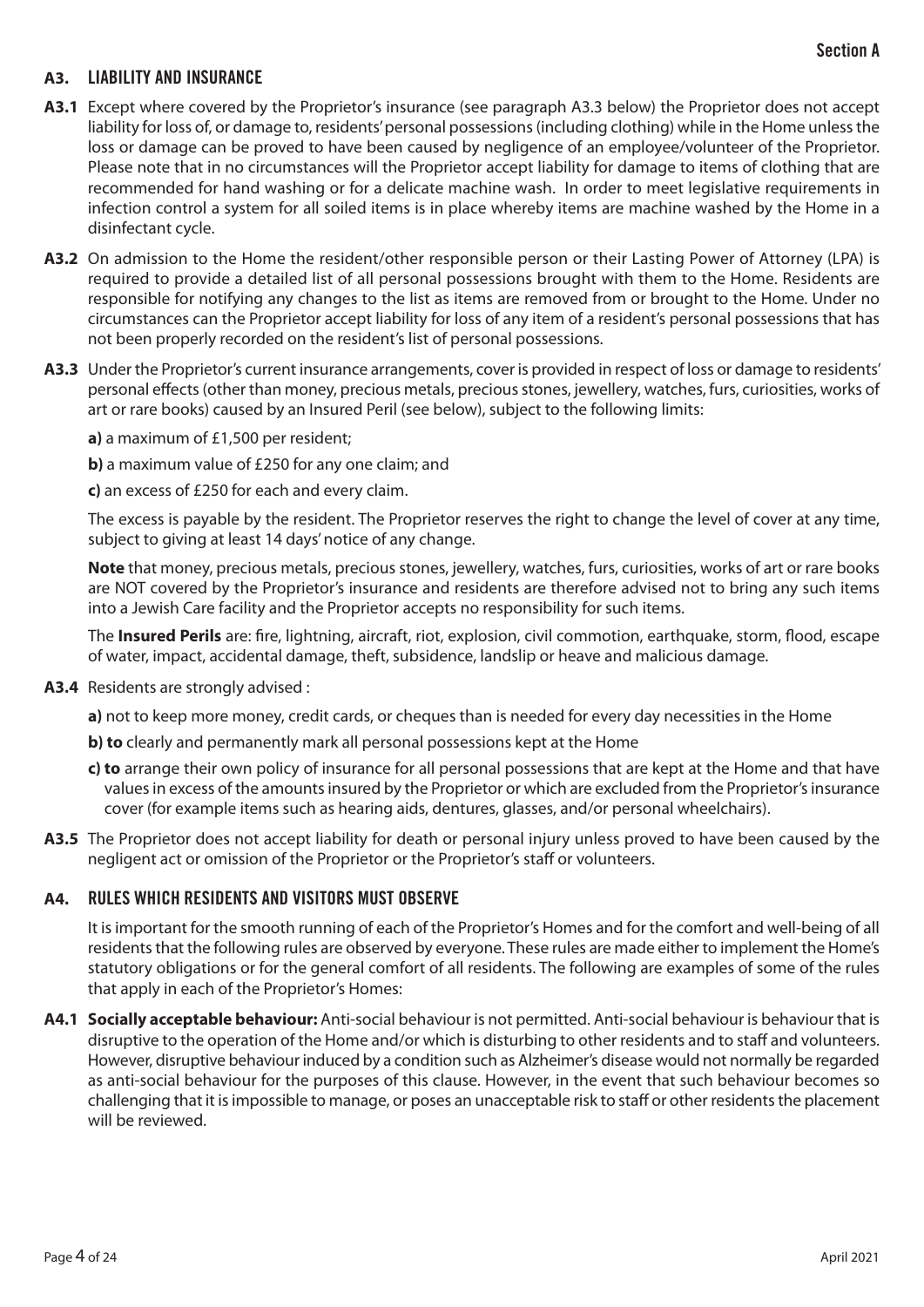**A4.2** We always expect residents and visitors to treat staff cordially through respectful and polite interactions. We will not tolerate unacceptable or abusive behaviour towards our staff.

Unacceptable behaviour is defined as: 'any incident in which a person is abused, threatened or assaulted in circumstances relating to their work'. This includes verbal abuse and threats, as well as possible physical abuse. Such abuse includes that in person or over the telephone.

**Non-physical assault** – use of inappropriate words or behaviour causing distress and/or constituting harassment e.g. this may include, but not be limited to offensive language, unwanted or abusive remarks, racially aggravated remarks, intimidation and any other words or non-physical actions, which either cause, or are likely intended to cause, distress or constitute harassment.

**Physical assault** – the intentional use of force by one person against another, without lawful justification, resulting in physical injury or personal discomfort.

When considering what is unacceptable behaviour from a resident, Jewish Care will take all relevant factors into account, including but not limited to, a person's understanding, mental capacity and cognitive conditions.

The failure to abide by respectful and polite interactions will result in actions being taken by Jewish Care which may include sanctions being applied or behavioural contracts being signed by parties. In some extreme situations access to the home may be withdrawn and both civil and criminal proceedings considered where appropriate in accordance with current legislation.

- **A4.3 Smoking** In line with legislation, all Homes operate a strictly no smoking policy which applies to everyone including residents, staff, volunteers and visitors. Should a resident wish to smoke in the Home, he/she should contact the respective management staff in order to facilitate this. This policy includes the prohibition of the use of e-cigarettes.
- **A4.4 Keeping medication in the locked cupboard provided** The Home is required to ensure that all medication is kept in a locked cupboard. If a resident wishes, and the Home Manager is satisfied that the resident is able to administer his or her own medication, the resident will be provided with a suitable lockable cupboard in the resident's room for the medication to be kept in. The resident is required to ensure that the medication is always kept in the cupboard and that the cupboard is kept locked. Failure to observe this rule will result in the withdrawal from the resident of the facility to self-administer his or her medication.
- **A4.5 Fire safety measures** For each resident's own safety, and that of other residents, all residents are required to observe the Home's fire rules and regulations.
- **A4.6 Gifts and bequests to members of staff and volunteers** The Proprietor operates a strict rule whereby the Proprietor's staff and volunteers are not permitted to accept gifts or bequests from residents or their family/representative. Therefore, residents or their family/representative are asked not to offer gifts or make bequests to members of staff or a volunteer. If a resident or their family/representative wishes to show their appreciation in some way, this should be discussed with the Home Manager.
- **A4.7 Taking care of personal possessions (including clothing) In order to minimise the spread of infection all** laundry is machine washed in a special chemical treatment using an Otex system. The system injects Ozone to the wash destroying 'superbugs' such as MRSA and Clostridium Difficile. The washes take place at low temperature programmes and in no circumstances will the Proprietor accept liability for damage caused to items of clothing recommended for hand washing or for a delicate machine wash. Residents are required to keep all items of their clothing properly labelled with their full name. This is a simple precaution that will minimise the risk of clothing being mislaid or lost.
- **A4.8 Maintaining Kashrut**  Non-supervised food may not be consumed in the public areas within the Home.
- **A4.9 Diversity and equality** Jewish Care is committed to the right of all people to express their individuality and identity without being judged by others or being ridiculed, embarrassed or excluded because of their chosen preferences. Jewish Care will not tolerate behaviour towards an individual or a group (including other residents, visitors, staff or volunteers), which targets them on the basis of any protected characteristic (namely age, disability, gender reassignment, race, religion or belief, sex, sexual orientation, marriage and civil partnership and pregnancy and maternity). We expect all residents and those visiting them to comply.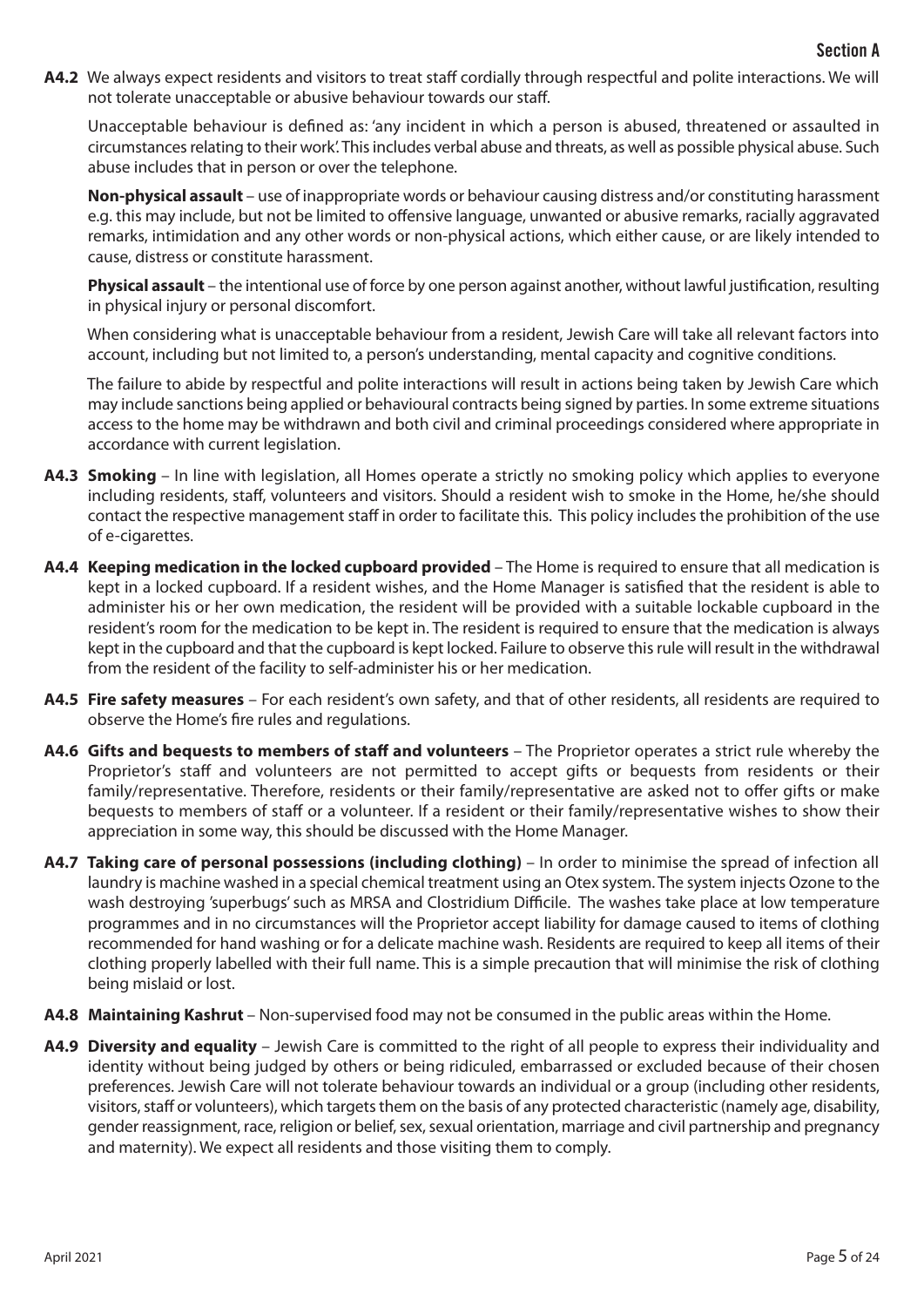# **A5.** COUPLES OCCUPYING DOUBLE ROOMS OR ROOMS WITH CONNECTING DOORS

If you are one of a couple and occupy a double room or a room with a connecting door to your partner's room, if your partner leaves (whether through death or because the Home can no longer provide the level of care required) you will be required to move to a single room and/or to a room that does not have a connecting door, unless otherwise agreed.

## **A6.** COMPLIMENTS/COMMENTS/COMPLAINTS

The Proprietor prominently displays its compliments/comments/complaints procedure in each Home, which is available on request. Any resident who is dissatisfied with any aspect of his or her care should:

- ◗ draw the matter of concern to the attention of the Home Manager or his/her representative as soon as reasonably practicable
- ◗ if the matter is not resolved to the resident's satisfaction it should be referred to Jewish Care's Quality and Customer Experience Department on 020 8922 2324 or email qa@jcare.org
- ◗ if the matter is still not resolved to the resident's satisfaction it should be referred in writing to the appropriate higher levels of authority (as detailed in the Compliments/ Comments/Complaints policy).

The highest level of authority is the Chief Executive at the following address: Jewish Care, Amélie House, Maurice and Vivienne Wohl Campus, 221 Golders Green Road, London NW11 9DQ.

## **A7.** CONTRACTS (RIGHTS OF THIRD PARTIES) ACT 1999

Any rights that would be conferred on third parties by operation of the Contracts (Rights of Third Parties) Act 1999 are expressly excluded from any contract entered into between the Proprietor and any resident, any resident's attorney or any person personally contracting with the Proprietor in respect of a resident.

#### **A8.** PERSONALLY EMPLOYED STAFF

Any individual employed directly by the resident or their family /representative as a private companion is expected to adhere to the Terms and Conditions as set out in the Agreement for a Private Companion for an Individual who is resident in a Jewish Care Residential Home (the Agreement).

The client or their family/representative must consider and sign the Agreement, accepting all the terms and conditions prior to engaging the private companion and are responsible for ensuring that the individual who is to be employed as a private companion adheres to all expectations as set out in the Agreement.

#### **A9.** ACCOMMODATION

Any personal redecoration of resident's accommodation must be carried out with the Home's Manager's permission at the resident/family/advocate's expense. The work can only be undertaken by Jewish Care's Property Department. When a resident leaves the Home, for whatever reason, the room must be returned to its original décor, fixtures and fittings with costs to be borne by the resident or their family / executor. Jewish Care will bear the cost of acceptable wear and tear to the room, however any damage to the physical structure will be the responsibility of the resident or their representative.

#### **A10.** TEMPORARY ABSENCES

- **A10.1** You are free to spend periods away from the Home if you wish. Please make any such arrangements with the Home Manager.
- **A10.2**During temporary absences (including hospital admissions) fees remain payable.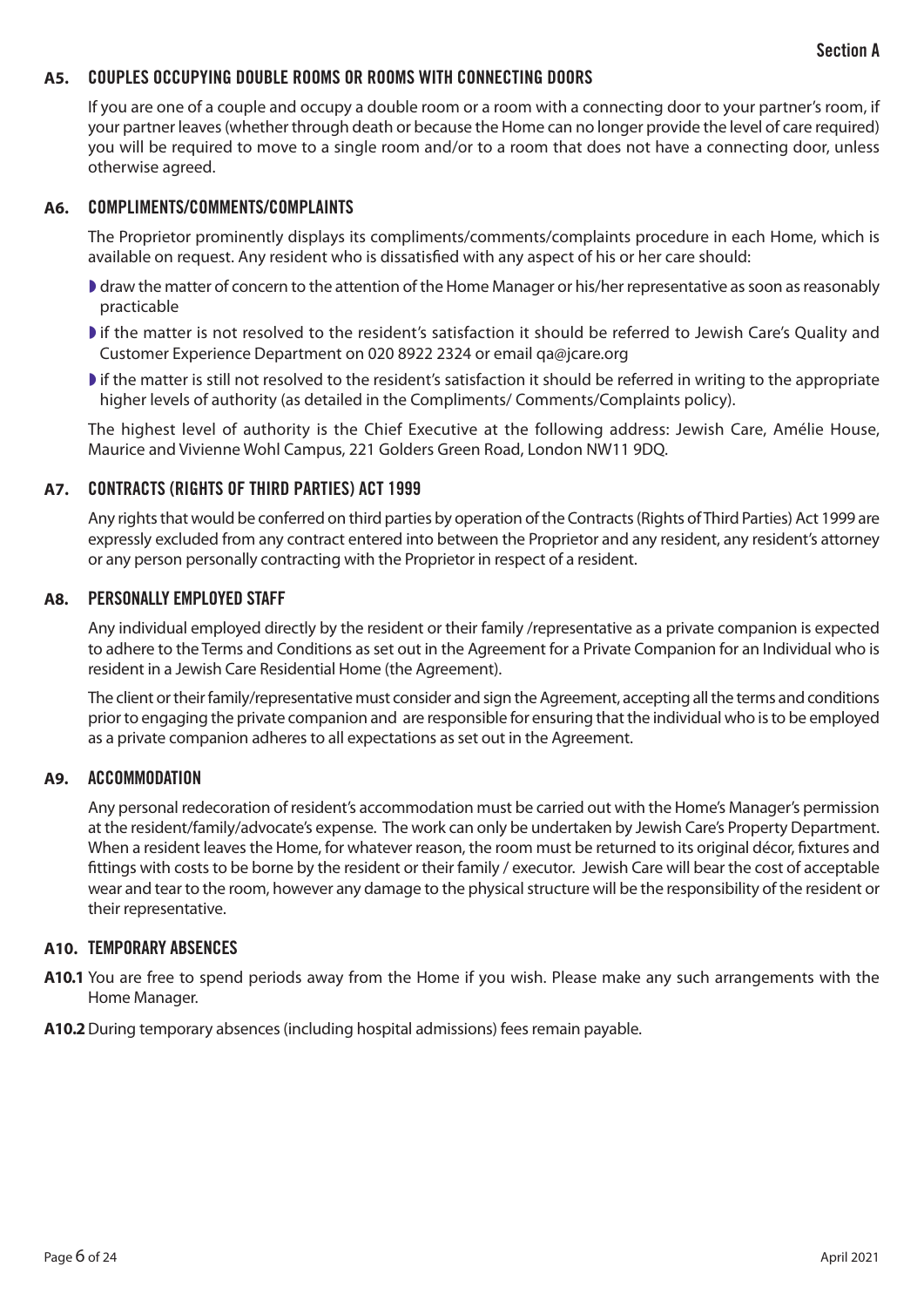## Section A

## **A11** DOCUMENTATION

- **A11.1** In circumstances where the resident or any person acting on their behalf has been provided with a copy of these Terms and Conditions, and has then taken up residence at the Home but has not returned a signed copy of these Terms and Conditions to the Proprietor, they still remain binding upon them and the Home respectively. Taking up residence in the Home, or continued residence after receipt of a copy of these Terms and Conditions, will be deemed to constitute acceptance of these Terms and Conditions.
- **A11.2** The Home shall not be obliged to permit a potential resident to take up their residency without first receiving a signed copy of these Terms and Conditions. Failure to return completed application forms and contract documentation could result in a delay in admission to a Home.

#### **A12** DATA PROTECTION

The Proprietor will comply with data protection legislation from time to time in force.

The Proprietor and the resident agree that the Proprietor may use any data relating to the resident for the purpose of providing care for the resident in such a manner as the Proprietor deems appropriate including but not limited to for the provision of care for the resident; training for the proprietor's staff and for CQC inspections (whether by CQC themselves or in preparation for a CQC inspection).

- ◗ If you are a self-funded resident, please now read **Section B**
- ◗ If you are a local authority funded resident, please now read **Section C**
- ◗ If you are an NHS funded resident please now read **Section D**
- ◗ If you are a respite resident please now read **Section E**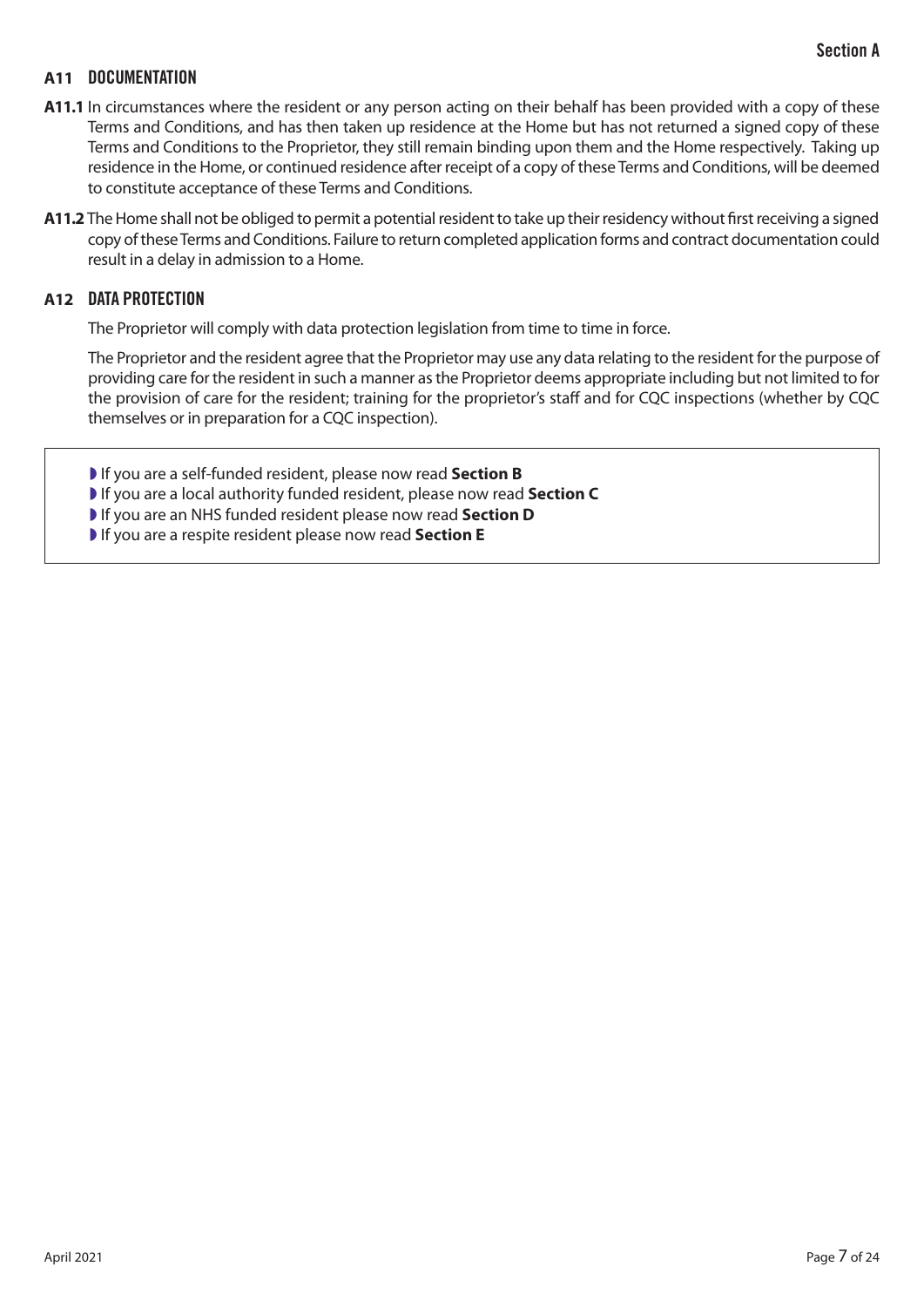# Section B Terms and Conditions for SELF-FUNDED residents only

# **B1.** GENERAL

**B1.1** The Terms and Conditions in this Section B, together with those in Section A, constitute the Terms and Conditions applicable to all residents who are self-funded and who do not receive financial assistance in respect of the Home's fees from a local authority or other public funding body, (save for in the case of NHS Funded Nursing Care contribution, if applicable). Residents who are in receipt of temporary public funding (for example while the resident's house or flat is being sold) should also refer to the Terms and Conditions in Sections A and B.

## **B2.** THE PROPRIETOR'S CHARGES

- **B2.1 Amount:** The amount that the resident will have to pay for accommodation and other services provided by the Proprietor (as described in paragraph A1.1) is set out in the separate contract document which applies to the resident's placement. These are the charges that currently apply. The charge which applies to you depends on your assessed care needs, type of accommodation and other factors. Paragraph B2.4 below explains about future increases.
- **B2.2 Payment terms:** All accounts are due for payment monthly in advance by direct debit on the fifteenth day of each month, (which covers a period from the 1st–15th of each month in arrears and 16th – end of the month in advance) calculated on a daily basis to include one additional day's charges in a leap year. The Proprietor reserves the right to charge interest on all sums outstanding after the due date for payment. Interest will be charged at the Bank of England base rate plus 4%, calculated on a daily basis from the due date up to the date of actual payment.

## **B2.3 Deposit:**

On signing a contract for admission to the Proprietor's Home, and before you arrive at the home, residents are required to pay the first month's charges in advance (calculated pro rata if the resident is admitted part way though the month), together with a deposit equivalent to one calendar month's charges. The Deposit is refundable. This deposit protects us from the risk that you do not pay our fees in full or on time, or if you or your visitors cause damage to our property (beyond reasonable wear and tear).

We will use the deposit to:

◗ settle any outstanding (and undisputed) sums payable by you; and/or

◗ pay the reasonable costs of repair to your room or the home (caused by you or your visitors).

When your stay at the home has come to an end, we will calculate the sums due and return the remainder to you as soon as possible. If you choose not to move in to the home, we will refund this deposit in full as soon as possible after we have been notified of your decision.

We do not use the deposits to pay our business costs day-to-day. All deposits are held by us on trust for the residents who provided them until we are entitled to retain any amounts in accordance with our terms. The Deposits paid form part of our Reserves and are subject to our Reserves policy.

We will clearly explain in our invoices the amount of deposit we hold on your behalf and provide a breakdown of any sums retained by us. We will not keep your deposit for reasons other than those set out in our agreement and we will never keep your deposit in response to a complaint.

If you have any questions about why we have kept part of your deposit, please contact the Home's Administrator who can provide you with further information. If we are unable to satisfy your query, you can always refer to our complaints policy and the Local Government and Social Care Ombudsman at https://www.lgo.org.uk/.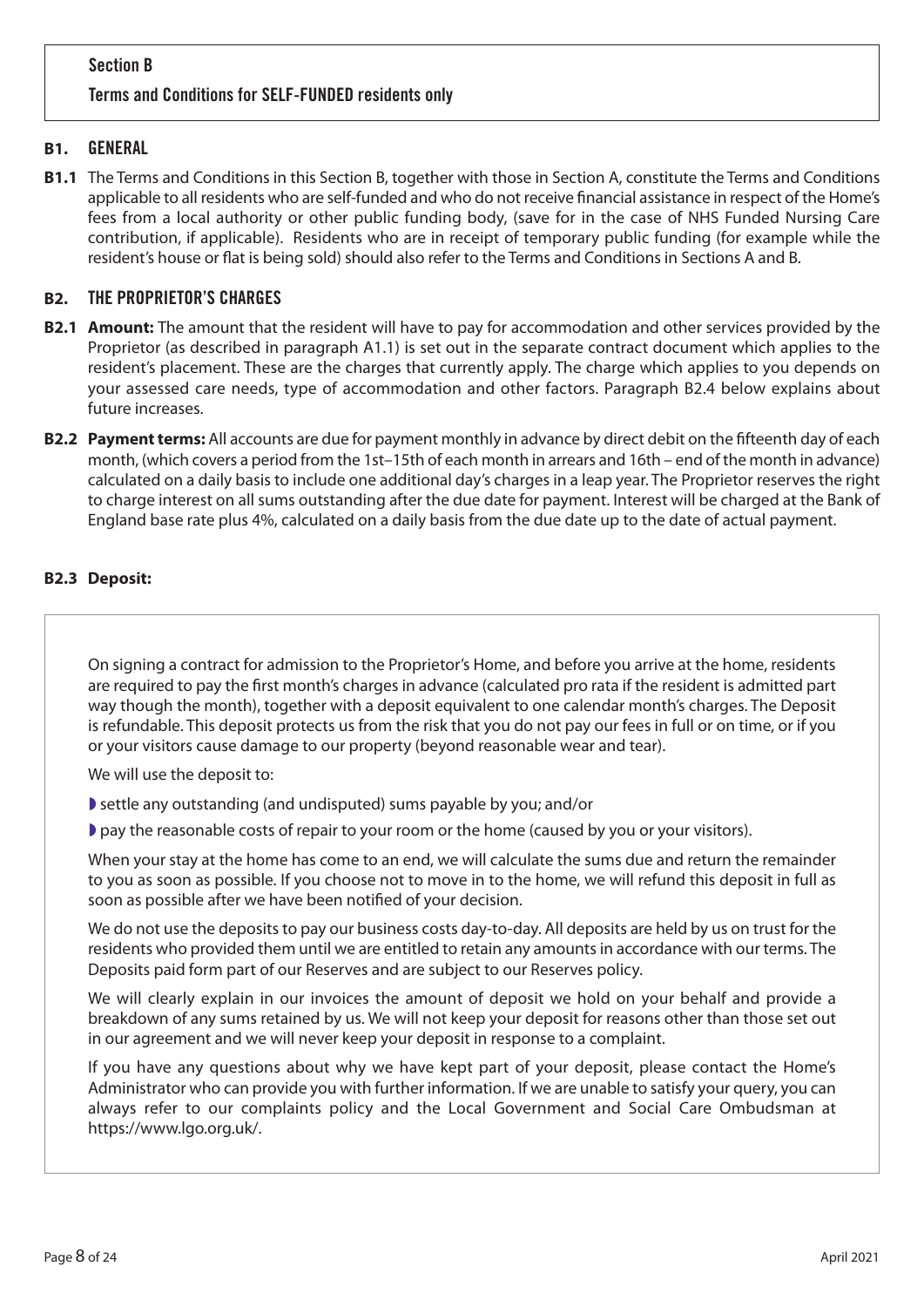#### **B2.4 Increase in charges**

## PERIODIC REVIEW:

Provided there are no changes to your needs or the services you require, your Fee is fixed up to 1st April. We will review and increase the fee once a year in April in line with the following formula:

| <b>Type of cost</b> | % of your total fee | How we calculate the increase                                                                                                                                                                                                                                                            |
|---------------------|---------------------|------------------------------------------------------------------------------------------------------------------------------------------------------------------------------------------------------------------------------------------------------------------------------------------|
| Staff costs         | 70%                 | We increase this element of your Fee by the highest of the<br>% increase in National Minimum Wage, London Living<br>Wage and/or the proprietor's actual wage increase for<br>front line staff, compared to the previous year                                                             |
| Non-staff costs     | 30%                 | We increase this element of your Fee by reference to the<br>higher of Consumer Price Index plus Housing (CPIH), Retail<br>Prices Index and/or any other index developed or required<br>by legislation or sector regulations for the purpose of<br>reflecting the costs of care provision |

For example, where your Fee is £1,000 per week and the National Minimum Wage has increased by 5% and [Consumer Price Index plus Housing (CPIH)] has increased by 10%, your new Fee will be £1,065.00 week.

| <b>Type of cost</b> | % of your total fee | How we calculate the increase                 |
|---------------------|---------------------|-----------------------------------------------|
| Staff costs         | 70%                 | 70% of £1,000 = £700<br>£700 x 1.05 = £735.00 |
| Non-staff costs     | 30%                 | 30% of £1,000 = £300<br>£300 x 1.10 = £330.00 |
| <b>New total</b>    |                     | £735.00 + 330.00 = £1065.00                   |

This equates to an increase of £3380 over the year.

You can find a link to recent percentage changes in CPIH and RPI from the Office of National Statistics at https://www.ons.gov.uk/ or by asking the Home Manager.

We will write to you 28 days prior to 1 April to confirm the changes arising from our annual review and the new rates which will apply from 1 April each year. This review is separate to any change in your Fee which occurs because of a change in your individual care needs.

#### **Other increases:**

#### CHANGES IN THE LAW

We may also increase the fee by a fair and reasonable amount where a significant and unexpected change occurs in the law or the regulation of the home which results in a significant increase in our costs. This increase will only occur if it was not already captured as part of our annual review. We will give you at least 28 days' notice of such change.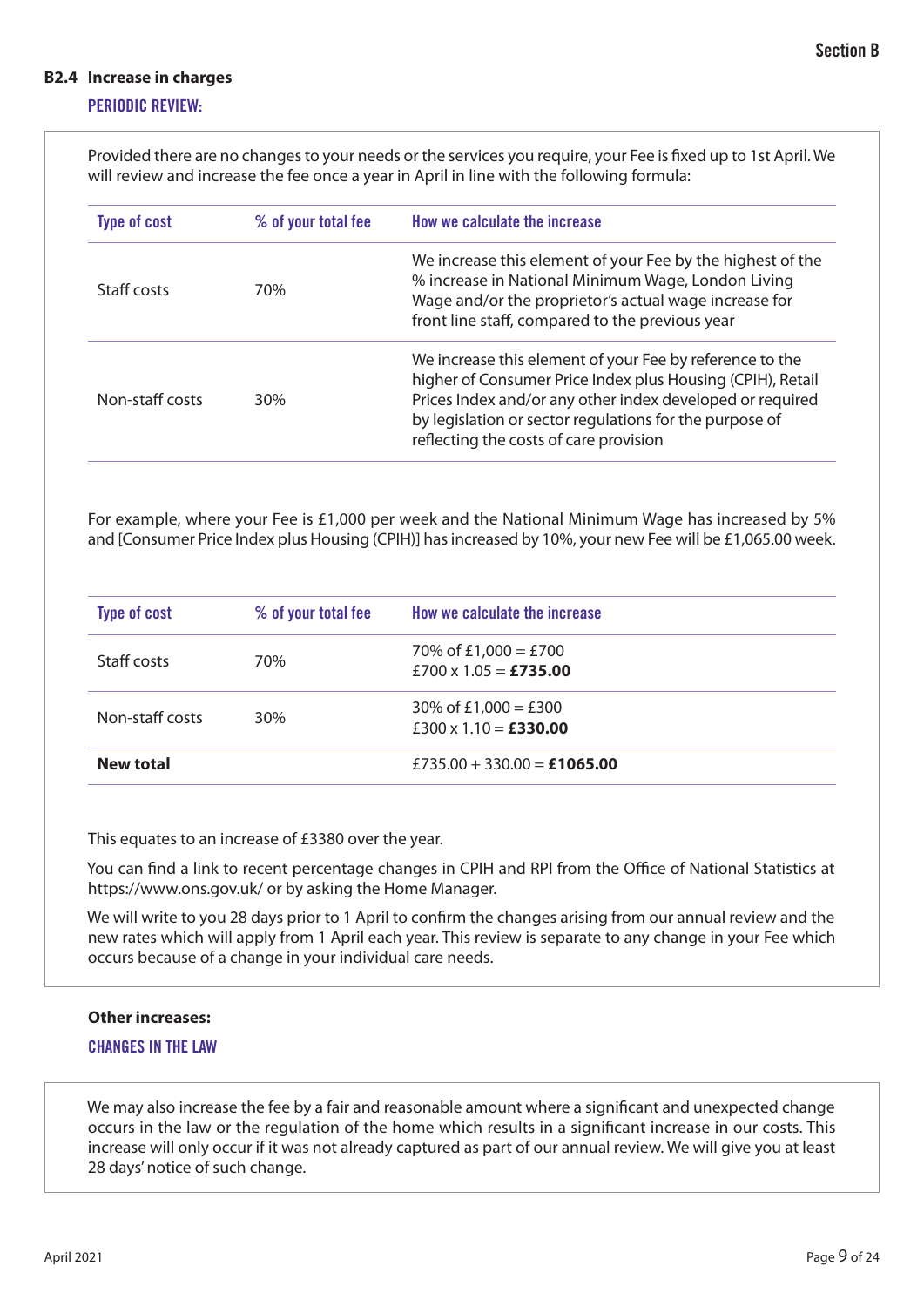We have offered you a place at the home on the basis of your individual health and social care needs at the time of moving in. We have assessed these needs and designed a bespoke care package for you, the details of which can be found in your Care Plan.

It is important to understand that all residents are likely to require more help and assistance day-to-day during their stay at the home. For example, you may need to move to another room or require more staff assistance to carry out tasks you were previously able to do for yourself.

Where we believe (in our professional judgment) that your needs have increased and the services you want or require mean that we need to make material changes to your Care Plan, we will discuss our assessment with you and explain the changes we believe are necessary. We will also confirm how this will impact the fee and any additional payments that will need to be made. Where you receive financial assistance from the Local Authority or NHS, we will also notify them as it may be appropriate for them to arrange their own assessments.

If your health improves or your social care needs decrease over time, we will similarly review whether your existing category of care is appropriate and whether, based on your increased independence, it is suitable to reduce your fees.

We will try to give you at least 28 days' notice in advance of any changes to your care services and we will charge the new fees from the same date on which we make the changes to your care package.

It may be necessary (in circumstances where there is significant, immediate and otherwise unavoidable risk to the residents' health) to make changes more quickly to ensure your health, safety and personal wellbeing. If we need to make changes on shorter notice, we will charge the new fees from 7 days after the date on which we make the changes to your care package or on shorter notice (with your consent). In all circumstances we will give you as much notice as reasonably possible of the changes and the impact this has upon your fees.

If we have implemented a change on shorter notice and you do not agree to the proposed changes you can choose to leave the home without giving us full notice, without having to pay the increased fee.

If you have any concerns with our assessment of your care needs and the proposed changes, please contact the home manager to discuss your concerns. We will charge the revised fee from the date we change your care package.

If we unable to reach an agreement on your needs and care package, you are welcome to arrange an independent assessment via the Local Authority or your GP. We must maintain your safety and comply with our regulatory obligations and we will not reduce your care services where we believe this will put you at a real risk of harm.

If the independent assessment rejects the findings in our assessment, your fees will revert to their previous level and we will immediately refund the fee increase, which will be back-dated to the date of any change we implemented. If the independent assessment confirms our findings, the revised fee will remain in place.

In all circumstances where you do not agree to the proposed changes you can choose to leave the home by giving notice in the normal way.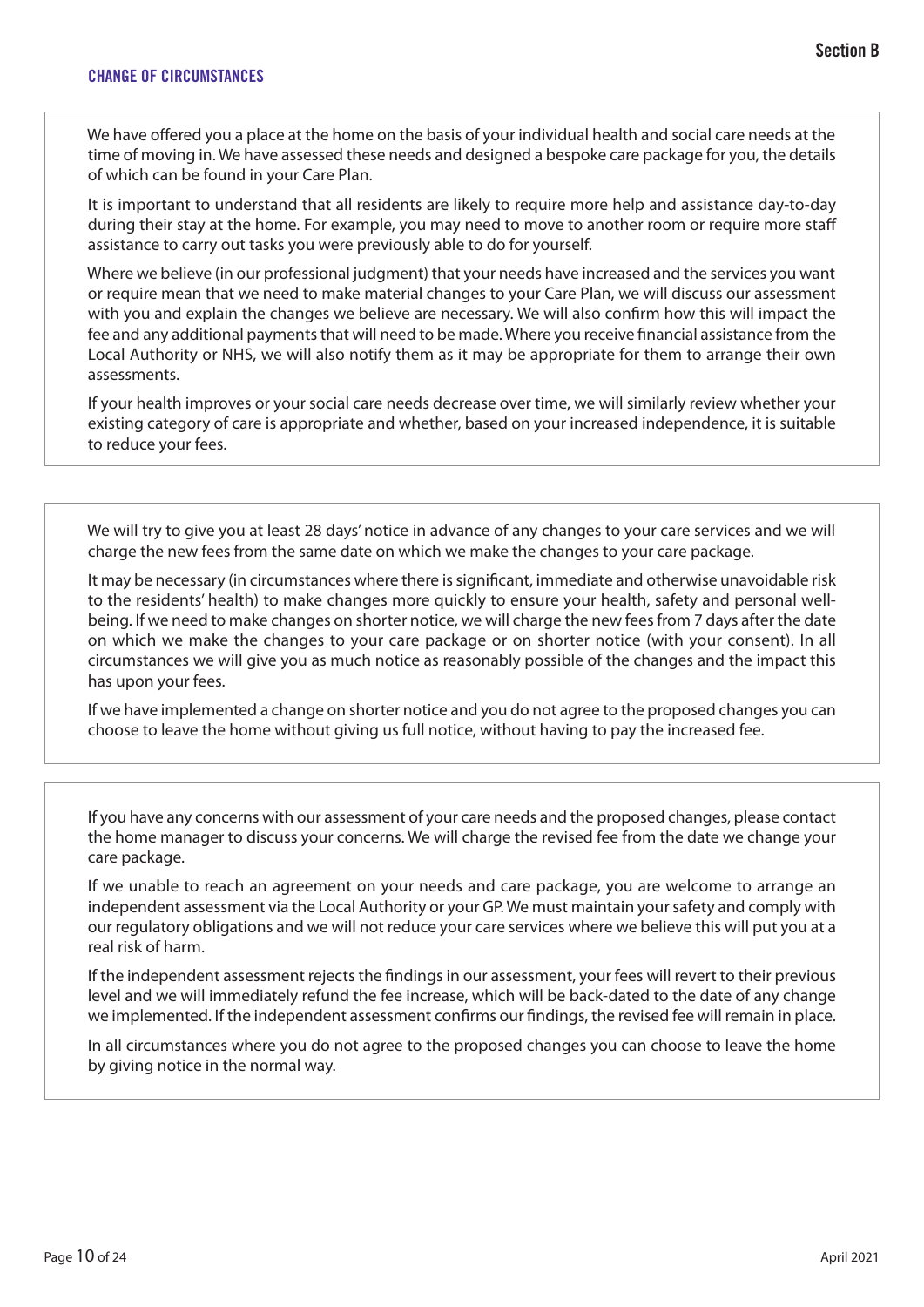- **B2.5 12 Week Property Disregard:** If the Proprietor's charges for the resident are temporarily being paid by the local authority for the first 12 weeks, there will be a shortfall between the amount that the local authority pays and the full amount of the Proprietor's charges. The resident will be responsible for paying, to the Proprietor, the weekly shortfall amount.
- **B2.6 Deferred Payment Agreements:** Sometimes a local authority will agree to pay a resident's care fees under the terms of a Deferred Payment Agreement between the resident and the local authority, until a resident's property is sold. Those fees paid by the local authority accrue as a loan to the resident. In those circumstances, a resident will still be privately funded and liable for the Proprietors full charges, notwithstanding that the sum may be paid to the Proprietor via the local authority. The resident should therefore ensure that any Deferred Payment Agreement covers the full cost of the Proprietor's charge for privately funded residents.
- **B2.7 Charges during temporary absence from the Home:** The full charge applies during any period of temporary absence (for example due to holiday, visiting relatives/friends or hospitalisation). However, if the resident is hospitalised for more than one week the charge will be reduced by 20% for the period after the first week of hospitalisation.
- **B2.8 Holding charge:** If a new resident is unable to move into the Home on offer of a placement, the Proprietor can agree to hold a room on the following basis:

**a)** First 7 days – free of charge

**b)** Day 8 until day 28 – 50% of full fee

**c)** Day 28 onwards – the full fee

## **B2.9 Personal Possessions and Charges on Termination**

## TERMINATION:

On termination of a resident's residence in the Home, for whatever reason save for the death of the resident, it is the family or personal representative's responsibility to ensure all belongings are removed from the resident's room and any pets, if applicable, be removed from the Home. The room must be cleared of the resident's personal possessions within 7 days. If the possessions are not removed within this period any fees due under the contract with the resident will continue to be incurred and accrued, at an apportioned daily rate, until such time as the room is fully cleared. If the resident's room has not been fully cleared 7 days after the resident's residence in the Home has been terminated, the Proprietor reserves the right to remove the resident's possessions and place these into storage at a reasonable charge of £20 per day.

#### DEATH OF A RESIDENT:

In the event of your death this agreement will end, and we will charge the fees (calculated on a daily basis) for a minimum of 3 days and until your room is cleared (up to a maximum 10 days). We will not charge you for any days where another resident has moved into the room.

If your friends or relatives need longer than 10 days to make arrangements, they can discuss this with the Manager and agree an extension (in writing).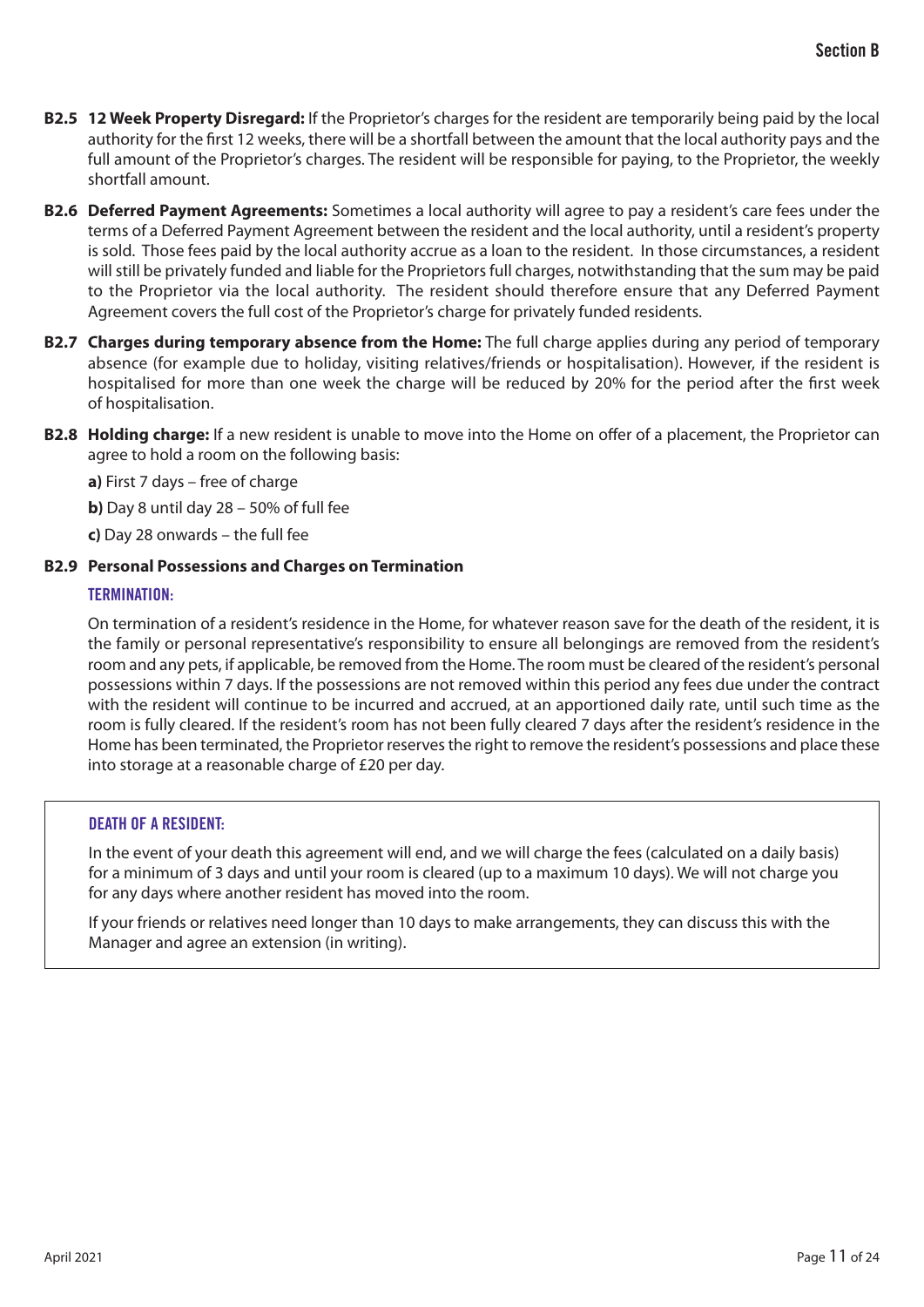If your family and friends are not able to collect your personal belongings within 10 days, we can store small items for a period of up to 28 days, so that they can be collected at a more convenient time. We will charge an amount which reflects the actual costs of storage we incur and this is calculated on the basis of a rate of £20 for each day where we store your items waiting for collection. We will confirm to your representatives (in writing) the date for collection within 28 days.

If we are unable to contact the people responsible for handling your estate or if they are unwilling to collect your belongings within the 28 days (from our notice), we will send a written reminder before we sell or donate the items giving your estate reasonable notice of our intention. Any costs associated with the disposal will be charged to your estate.

If you have paid:

- fees in advance;
- ◗ deposit;
- any overpayments;

and/or if we have been holding money on your behalf for any other reason; then we will settle any outstanding sums owed to us and refund the balance to your estate within 28 days of your death.

**B2.10 Local authority funding:** If the resident becomes eligible for part of their care fees to be paid by the local authority but there is a shortfall between the amount that the local authority pays and the full amount of the Proprietor's charges, unless otherwise agreed, the resident will need to arrange for the shortfall to be paid by way of a 'Top-Up' unless the resident or their family have applied for and been granted a subsidy in line with the Proprietor's processes. The 'Top-Up' will usually need to be paid by a relative or other third party. The resident may pay the 'Top-Up' costs himself, if permitted to do so by law. Any subsidy will be entirely at the discretion of the Proprietor and only available to those meeting the Proprietor's eligibility criteria, which will include a financial assessment of the ability of the resident's family to pay a third party top up. Please ask a member of management for further details. The "Top-Up" payment is also referred to by the Proprietor as the "Family Contribution".

If the resident is likely to become eligible for local authority funding, the resident is required to provide the Proprietor with six months' notice of when the resident's funds are expected to reach the level triggering eligibility for local authority funding.

If a full 'Top-Up' cannot be paid, the Proprietor reserves the right to move the resident to an alternative room at a lower charge to reduce the amount of the shortfall to be topped-up. If no such room is available or the resident declines the offer of an alternative room, the Proprietor reserves the right to ask the resident to leave the Home in accordance with section B3.5.

**B2.11 NHS Funded Nursing Care (FNC):** If the resident currently has residential care needs it is possible that, at some point in the future, the resident may be assessed as having nursing care needs. If this happens, there are two types of funding which the NHS may provide to contribute to the cost of the resident's nursing care: the NHS Funded Nursing Care contribution (known as FNC) or Continuing Healthcare funding (known as CHC).

If the resident develops nursing care needs which are met by the Home, then the cost of the resident's care will necessarily increase, reflecting the additional care provided. If it is deemed that the resident is eligible for the FNC contribution, some (but not all) of additional cost of the nursing care provided to the resident by the Proprietor will be funded by the NHS instead of by the resident.

In most, if not all cases, the amount paid by the NHS for a resident's nursing care will be insufficient to cover the additional cost of the nursing care actually provided to the resident by the Home.

The weekly charge payable by the resident includes the Proprietor's full charges for nursing care and the Proprietor will reimburse the resident for all payments received by the Proprietor from the NHS in respect of the resident's nursing care and, if relevant, continence aids. The Proprietor's terms for the reimbursement of these sums are set out in the Schedule to these Terms and Conditions.

The weekly amount that the NHS will pay is fixed based on an assessment of eligibility for the FNC contribution. It should be noted that NHS funding does not extend to nursing care provided by care assistants or to the provision of personal care services.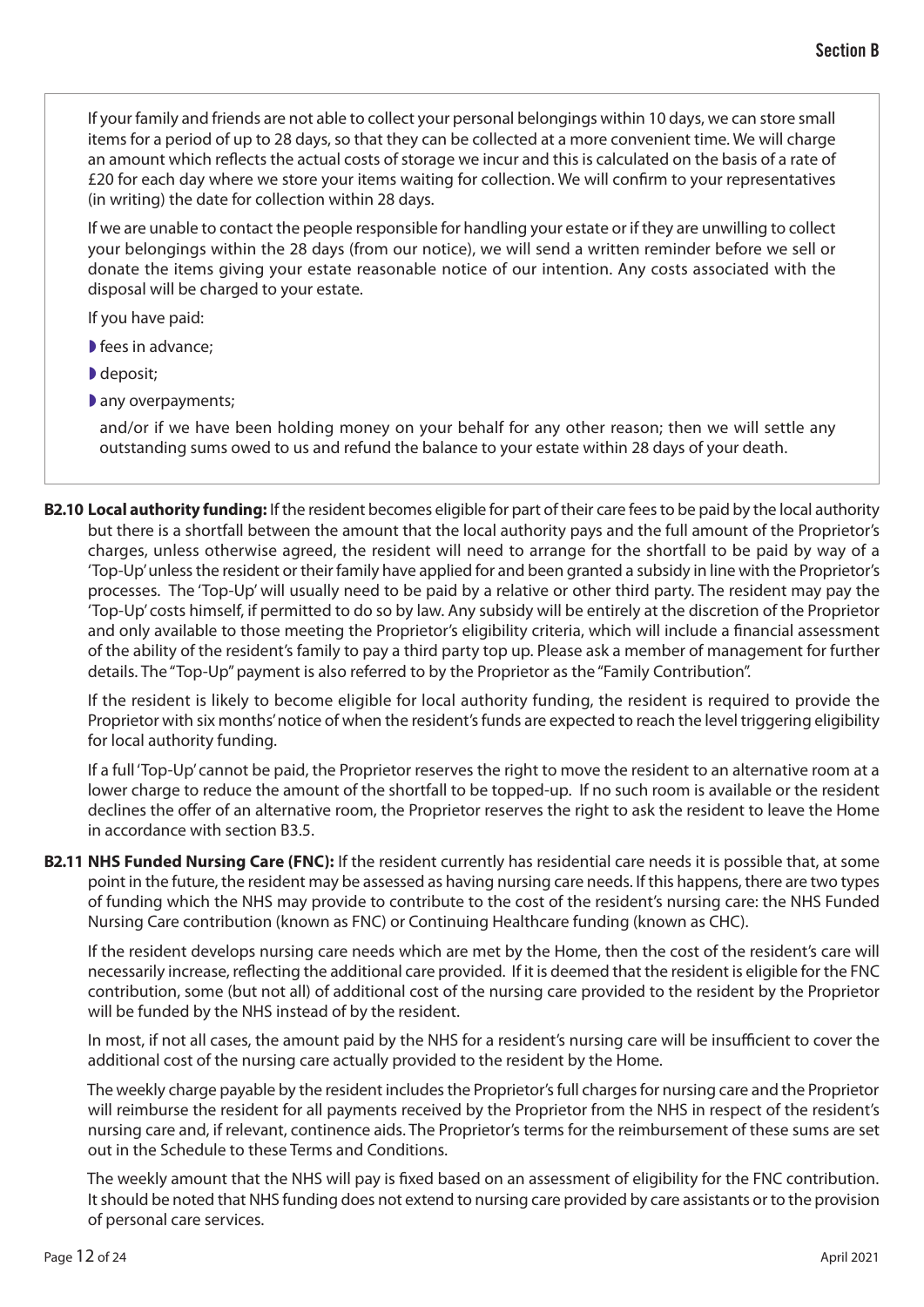## Section B

**B2.12 NHS Continuing Healthcare (CHC):** If the resident becomes eligible for NHS Continuing Healthcare funding, the NHS will make a payment towards the cost of the resident's care and accommodation. However, it is expected that there will be a shortfall between the amount paid by the NHS and the full amount of the Proprietor's charges. This is because the NHS will fix the level of fees that it considers sufficient to pay for the care and accommodation the resident has been assessed as requiring. If the resident chooses to live in a home which charges more than the amount that the NHS is willing to pay then the NHS is not obliged to fund the excess.

The Proprietor's standard charges will usually be above those paid by the NHS for basic assessed care and accommodation needs. This is because the Proprietor provides residents with a number of additional services over and above those which the NHS will usually fund. These additional services include, without limitation, a number of services enabling and supporting residents to practice their Jewish faith, including the celebration of Sabbath, Jewish Festivals, Holy Days and Jewish traditions; prayer and other religious services; maintaining the law of Kashrut; and arrangements to enable a Jewish burial to take place after death ("Additional Services").

If the resident becomes eligible for CHC funding and the funding provided by the NHS is lower than the amount of the Proprietor's usual charges, the resident or a relative will be required to meet the cost of the shortfall, by paying separately for the Additional Services and facilities which are not covered by the NHS CHC funding.

The Proprietor also reserves the right, if necessary, to move the resident to an alternative room at a lower charge. If no such alternative room is available, or the resident declines the alternative room offered and is unable to pay for the Additional Services, then the Proprietor reserves the right to ask the resident to leave the Home in accordance with section B3.5.

**B2.13 Backdated public funding:** Sometimes the local authority or NHS might take time to undertake their assessments and might ultimately decide that the resident is eligible for public funding to assist with the resident's care fees (as in B2.10–B2.12 above) and may decide to backdate the resident's eligibility to the date that a relevant assessment was completed. For the avoidance of doubt, the full cost of the Proprietor's fees will remain payable for any 'backdated' period but the resident will be entitled to receive a refund of any backdated sum which is paid by the local authority or NHS towards the cost of the resident's care since the assessment or commencement of funding date. The Proprietor's full fees will continue to be payable in accordance with B2.10–B2.12 above.

## **B3** CIRCUMSTANCES IN WHICH A RESIDENT MAY BE ASKED TO LEAVE

At Jewish Care we strive to provide a safe, comfortable home for our residents. We will never ask a resident to leave the Home without a good reason and we will always seek to resolve any issues to avoid the need to ask a resident to leave, if possible. If it does become necessary for the Proprietor to ask a resident to leave, we will explain the reason for doing so but it would usually be for one of the following reasons:

- **B3.1 If the Home is unable to provide the level or type of care the resident requires:** Normally four weeks' notice will be given/required, but the Proprietor reserves the right to give/receive shorter notice if the circumstances require.
- **B3.2 Incompatibility:** If the Home Manager reasonably considers that a resident is not compatible with the Home, for example if the resident finds it difficult to adhere to the Home's rules, the Proprietor may consider that it will be in the best interests of both the resident and the Home for the resident to leave. In this eventuality the Proprietor would give the resident at least four weeks' notice and the resident would be required to leave the Home at the end of the notice period.
- **B3.3 If the Proprietor's charges, or other sums owed to the Proprietor, are not paid in full when they are due:**  If for any reason payments are not made by the due dates for payment and the resident is unable to satisfy the Home Manager that the reason for the non or late payment is temporary and will not continue for more than one month, with all arrears being paid in full, the resident will be required to leave the Home. In this circumstance the Proprietor shall provide four weeks' notice.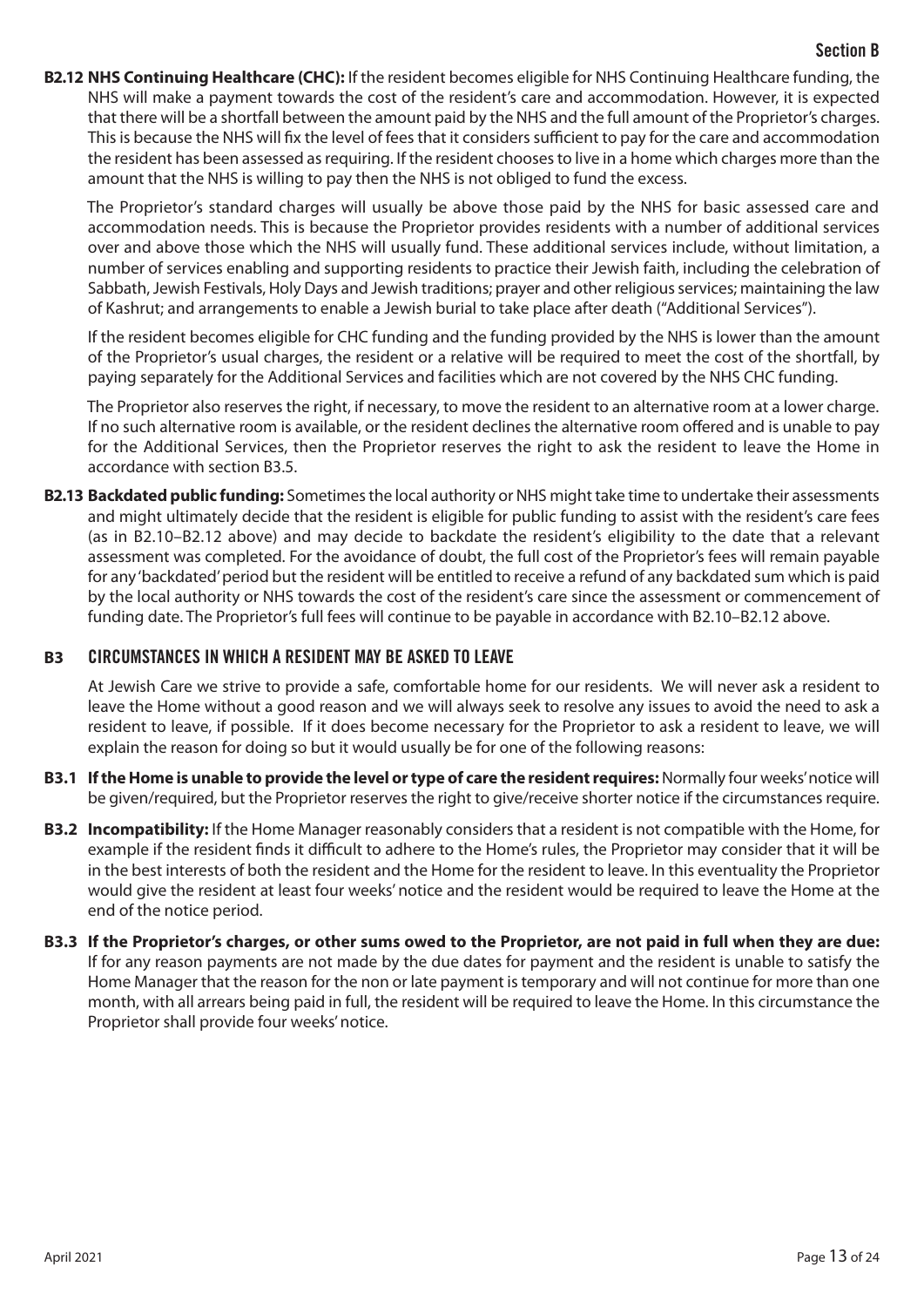- **B3.4 If the resident becomes eligible, and applies, for public funding:** The Proprietor appreciates that there may come a time when a resident becomes eligible to apply for public funding to pay the Proprietor's charges. On nearing the current threshold figure, the Living with Jewish Care team at Amelie House must be informed by the resident or their representative. In the event that the amount of the public funding is less than the Proprietor's full charges, as explained in sections B2.10 to B2.12 above, the shortfall will need to be met unless the resident and/or their family have applied to the Proprietor for, and been granted, a subsidy in line with the Proprietors' policy. Further details of this process and procedure can be obtained from the Proprietor. The resident will remain responsible for the Proprietor's full charge up to the time that the public funding actually commences. Should payment cease prior to the local authority funding being in place, Jewish Care will refer to section B3.3 of these Terms and Conditions of Residence.
- **B3.5 Behaviour and conduct:** If a resident or any visitor behaves in a manner that is not compatible with the organisations' values or approach to diversity and equality, whether towards another resident, volunteer, visitor or member of staff, the resident and/or their visitor, as applicable, may be asked to leave the Home, unless they agree to change their behaviour.
- **B3.6 Other reasons:** There may be other reasons why the Proprietor requires a resident to leave the Home. For example, if the Proprietor decides to close the Home for any reason. The Proprietor will usually give at least four weeks' notice unless this is not possible (for example in the event of the need to urgently close the Home) and the resident must leave the Home at the end of the notice period.

# **B4** NOTICE REQUIRED IF THE RESIDENT WISHES TO LEAVE THE HOME

- **B4.1** Subject to paragraph B4.2 below, the amount of notice that must be given to the Proprietor by a resident who wishes to permanently leave the Home is four weeks. If the resident leaves before the expiry of the notice period the Proprietor's full charge will continue to be payable until the notice period expires.
- **B4.2** The first six weeks of residence in the Home is a trial period, for both the resident and the Home. During this period the notice required from the resident will be two weeks. If the Proprietor asks the resident to leave the Home it will provide two weeks' notice.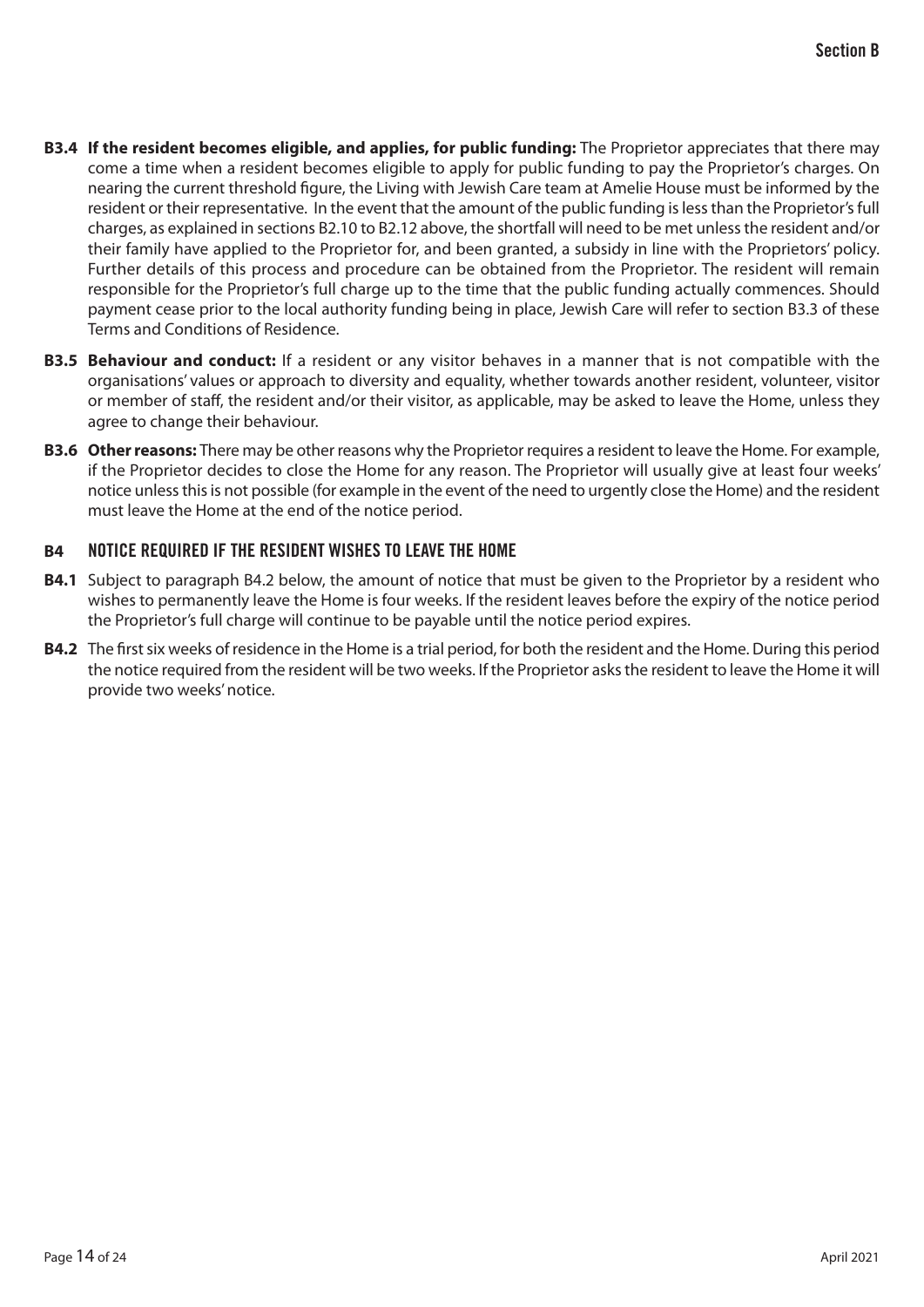# **C1**. GENERAL

- **C1.1** A resident who is admitted to the Home as a local authority funded resident will be admitted to the Home upon the terms of the contract entered into between the Proprietor and the relevant funding local authority.
- **C1.2** These Terms and Conditions contain important information relating to the Home's policies and procedures and details of the Proprietor's intentions in respect of your placement. This document shall not be construed as a contract between the resident and the Proprietor.

# **C2.** THE PROPRIETOR'S CHARGES

## **C2.1 General**

**C2.2** Although a local authority contributes towards the Proprietor's charges in respect of the resident's residence at the Home, you may find the following information about charges helpful.

The local authority's assessment of the amount of its contribution towards the Proprietor's charges will include an amount that the resident is required to contribute from their own resources (a "Service User Contribution"). The Proprietor is not involved in the local authority's assessment of the resident's contribution and if the resident has any queries about this they should raise them directly with their local authority.

- **C2.3** It is possible that the amount the local authority will pay towards the Proprietor's charges will be less than the full amount of our charges. If this is the case then the resident (if permitted by law), a relative or another third party will be required to make up the difference (a "Third Party Top-Up"). The "Top-Up" payment is also referred to by the Proprietor as the "Family Contribution".
- **C2.4 Amount:** The amount payable for accommodation and other services provided by the Proprietor (as described in paragraph A1.1) is set out in the individual placement contract or other documentation agreed with the funding body. These are the charges that currently apply. The charge which applies to you depends on your assessed care needs, type of accommodation and other factors.

## **C3.** INCREASE IN CHARGES

**Periodic review:** The Proprietor reviews the amount of the charges annually to take effect from 1 April. Residents are given at least four weeks' notice of increases in charges and the increased charge applies from the end of the notice period. The fees paid by the local authority will not necessarily increase at the same time or by the same amount as the Proprietor's fee increase. A periodic increase by the Proprietor may therefore result in an increase in the shortfall due for payment by way of the Third Party Top-Up.

**Other increases:** Apart from the increases in charges resulting from the periodic review, the charge will change if the level of care the resident requires changes. The charge may also change if the resident moves into a different room or Home. The charge will be for the appropriate rate for the new level of care and/or the different accommodation from the date of the change. It is possible that the fees paid by the local authority will not cover any additional costs.

# **C4.** THIRD PARTY TOP UPS

**C4.1** If the fee that the local authority is willing to pay for the resident's placement in the Home (together with any contribution that the resident has been assessed as being liable to pay) is less than the fee charged by the Proprietor for the resident's accommodation and other services provided by the Home, Jewish Care needs to ensure this shortfall is funded. A Third Party Top-Up will therefore need to be paid by a family member or other third party (or the resident if permitted by law), unless the resident and/or their family has applied for and been granted a subsidy in line with the Proprietor's processes. Such subsidy will be entirely at the discretion of the Proprietor, applying its assessment criteria and will include a financial assessment of the ability of the resident's family to pay a Third Party Top Up. Please ask a member of management for further information.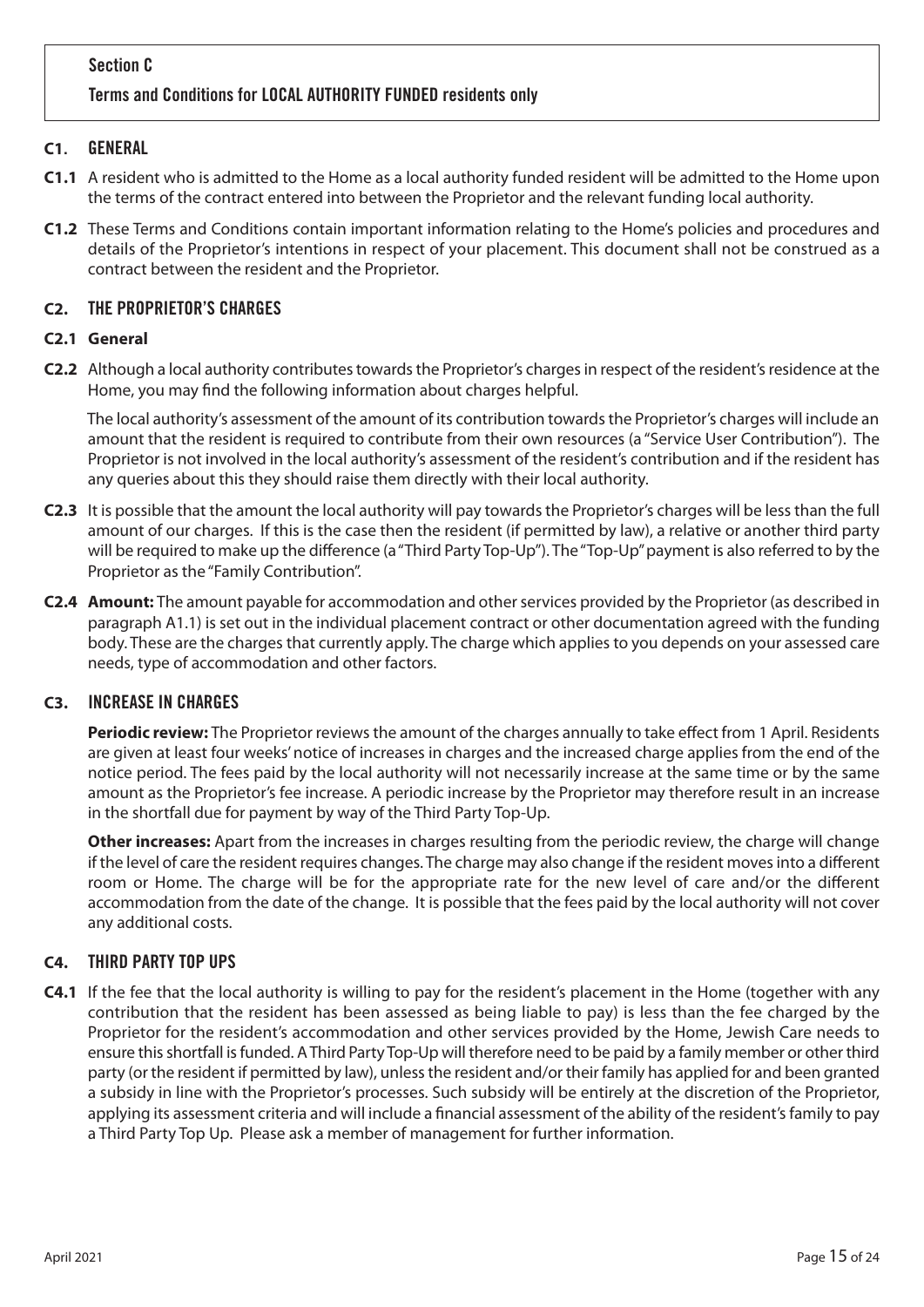## **C5.** IF THE RESIDENT BECOMES INELIGIBLE FOR LOCAL AUTHORITY FUNDING

**C5.1** The Proprietor appreciates that there may come a time when a resident becomes ineligible for public funding to pay the Home's fees, for example where the resident's assessed level of care or financial position changes. In these circumstances the resident will become responsible for the Home's full fees from the time that the public funding ceases (unless another funding body has agreed responsibility) and the resident (or the resident's representative) will be required to sign a contract with the Proprietor.

#### **C6.** NHS FUNDED NURSING CARE CONTRIBUTION (FNC)

- **C6.1** If the resident has been assessed as requiring nursing care some (but not all) of the nursing care provided to the resident by the Home will be funded by the NHS instead of by the resident (FNC). The amount of the nursing care contribution paid by the NHS is fixed by Government.
- **C6.2** The weekly amount that the NHS will pay does NOT extend to nursing care provided by care assistants or to the provision of personal care services.
- **C6.3** In most, if not all cases, the amount paid by the NHS for nursing care will be insufficient to cover the cost of the nursing care actually provided by the Home.
- **C6.4** The weekly charge payable by the resident includes the Proprietor's full charges for nursing care and the Proprietor will reimburse the resident for all payments received by the Proprietor from the NHS in respect of the resident's nursing care and, if relevant, continence aids. The Proprietor's terms for reimbursement of these sums are set out in the Schedule to these Terms and Conditions.

## **C7.** NHS CONTINUING HEALTHCARE (CHC)

**C7.1** If the resident becomes eligible for NHS Continuing Healthcare funding, the NHS will make a payment towards the cost of the resident's care and accommodation. However, it is expected that there will be a shortfall between the amount paid by the NHS and the full amount of the Proprietor's charges. This is because the NHS will fix the level of fees that it considers sufficient to pay for the basic care and accommodation you have been assessed as requiring. If the resident chooses to live in a Home which charges more than the amount that the NHS is willing to pay then the NHS is not obliged to fund the excess.

The Proprietor's charges will usually be above those paid by the NHS for basic assessed care and accommodation needs. This is because the Proprietor provides residents with a number of additional services over and above those which the NHS will usually fund. These additional services include, without limitation, a number of services enabling and supporting residents to practice their Jewish faith, including the celebration of Sabbath, Jewish Festivals, Holy days and Jewish traditions; prayer and other religious services; maintaining the law of Kashrut; and arrangements to enable a Jewish burial to take place after death ("Additional Services").

If the resident becomes eligible for CHC funding and the funding provided by the NHS is lower than the amount of the Proprietor's usual charges, the resident or a relative will be required to pay separately for the Additional Services which are not covered by the NHS CHC funding.

The Proprietor also reserves the right, if necessary, to move the resident to an alternative room at a lower charge. If no such alternative room is available, or the resident declines the alternative room offered and is unable to pay for the Additional Services, then the Proprietor reserves the right to ask the resident to leave the Home in accordance with section C8.6.

**C7.2 Backdated public funding:** Sometimes the local authority or NHS might take time to undertake their assessments and might ultimately decide that the resident is eligible for public funding to assist with the resident's care fees and may decide to backdate the resident's eligibility to the date that a relevant assessment was completed. For the avoidance of doubt, the full cost of the Proprietor's fees will remain payable for any 'backdated' period but the resident will be entitled to receive a refund of any backdated sum which is paid by the local authority or NHS towards the cost of the resident's care since the assessment date. The Proprietor's full fees will continue to be payable in accordance with B2.10–B2.12 above.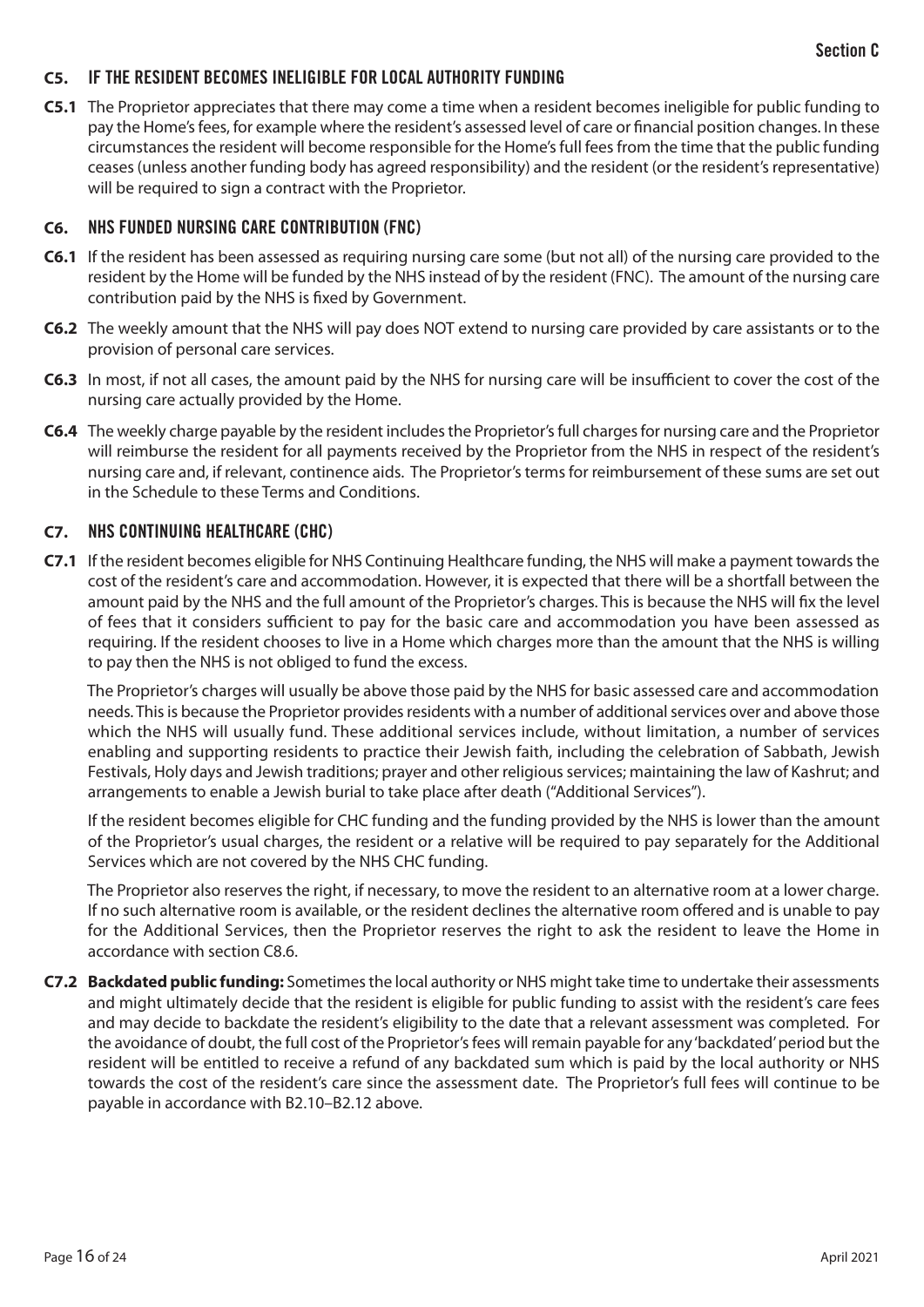#### **C8.** CIRCUMSTANCES IN WHICH A RESIDENT MAY BE ASKED TO LEAVE

At Jewish Care we strive to provide a safe, comfortable home for our residents. We will never ask a resident to leave the Home without a good reason and we will always seek to resolve any issues to avoid the need to ask a resident to leave, if possible. If it does become necessary for the Proprietor to ask a resident to leave, we will explain the reason for doing so but it would usually be for one of the following reasons:

- **C8.1 If no funding is in place:** If the resident becomes ineligible for local authority funding and no suitable arrangement is in place to pay the full Home's fees, the Proprietor reserves the right to ask the resident to leave the Home. Four weeks' notice will be provided to the resident.
- **C8.2 If the Home is unable to provide the level or type of care the resident requires:** Subject to the terms of the placement contract with the funding body, normally four weeks' notice will be given/required, but the Proprietor reserves the right to give/receive shorter notice if the circumstances require.
- **C8.3 Incompatibility:** If the Home Manager reasonably considers that a resident is not compatible with the Home, for example if the resident finds it difficult to adhere to the Home's rules, the Proprietor may consider that it will be in the best interests of both the resident and the Home for the resident to leave. In this eventuality the Proprietor would give reasonable notice to the resident to leave the Home and the resident would be required to leave the Home at the end of the notice period. The length of the notice period has been agreed between the Proprietor and the funding local authority but will usually be at least four weeks' notice. Please speak to a member of the management team if you would like further details.
- **C8.4 Behaviour and conduct:** If a resident or any visitor behaves in a manner that is not compatible with the organisations' values or approach to diversity and equality, whether towards another resident, volunteer, visitor or member of staff, the resident and/or their visitor, as applicable, may be asked to leave the home, unless they agree to change their behaviour.
- **C8.5 If you or a third party (other than the local authority) pay part of our charges (a Top-Up) and these are not paid in full when they are due:** If for any reason the Proprietor's charges are not paid at the times the Proprietor has agreed with you and they remain outstanding for more than three months, the Proprietor reserves the right to ask the resident to leave the Home. In these circumstances, the resident would be given four weeks' notice to leave the Home.
- **C8.6 If you become eligible for NHS Continuing Healthcare (CHC):** If the resident becomes eligible for CHC and the amount the NHS is willing to pay for the services they are obliged to fund is less than the Proprietor's full charge and (a) the proprietor is unable to charge the resident for the superior accommodation, Additional Services and facilities that the Home provides or (b) you are unable or unwilling to pay separately for such superior accommodation, Additional Services and facilities and/or (c) there is no suitable alternative, lower cost, room that we can offer you or (d) you decline a lower cost room that we offer you, then we reserve the right to ask you to leave the Home.

If the resident left under these circumstances the resident would be given four weeks' notice to leave the Home and the resident will be responsible for payment of the Proprietor's fees (less the amount paid for you by the NHS) up to and including the expiry of the notice period or when all the resident's personal possessions have been removed from their room, whichever is the later. Any personal possession that the resident has not removed by the seventh day following the date they leave will be removed by the Proprietor and will be stored as described in paragraph B2.9. The Proprietor would refund any charges that the resident had paid in advance that related to the period after the seventh day following the date the resident left (less any storage fees if applicable).

**C8.7 Other reasons:** There may be other reasons why the Proprietor requires a resident to leave the Home. For example, if the Proprietor decides to close the Home for any reason. The Proprietor will give reasonable notice and the resident must leave the Home at the end of the notice period. The length of the notice period has been agreed between the Proprietor and the funding local authority but will usually be at least four weeks; please speak to a member of management staff if you would like further details.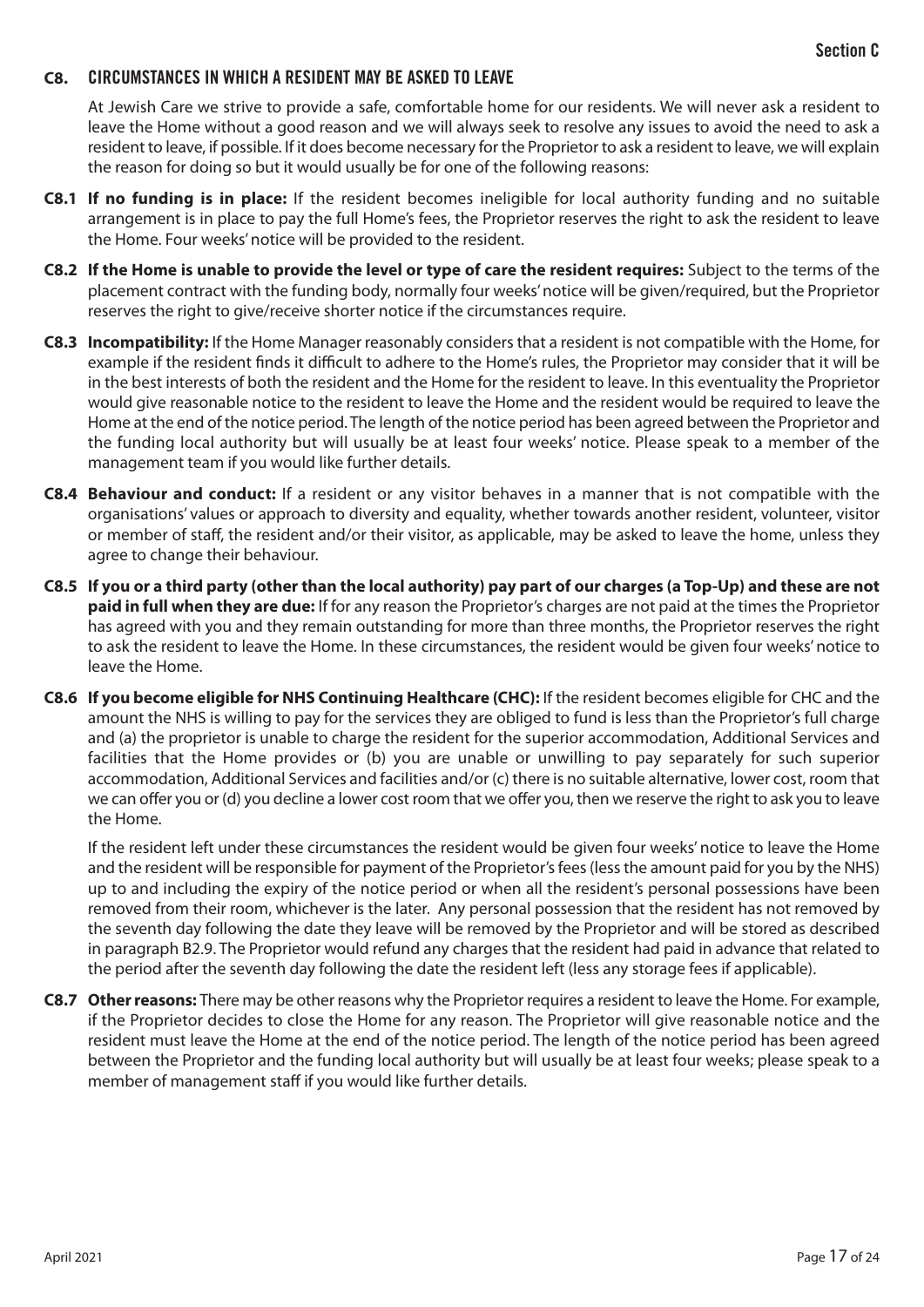## Terms and Conditions for NHS FUNDED residents only

## **C.9.** NOTICE REQUIRED FROM THE RESIDENT IF THE RESIDENT WISHES TO LEAVE THE HOME

- **C9.1** Subject to paragraph C9.2, the amount of notice that must be given to the Proprietor by a resident who wishes to permanently leave the Home is four weeks. If the resident leaves before the expiry of the notice period the Proprietor's full charge will continue to be payable until the notice period expires, subject to the terms of any tripartite contract with the local authority.
- **C9.2** The first six weeks of residence in the Home is a trial period, for both the resident and the Home. During this period the notice required from the resident will be two weeks. If the Proprietor asks the resident to leave the Home it will provide two weeks' notice.
- **C9.3** If you pass away or leave the Home for any reason whilst in our care, unless separate terms apply under the placement contract with the local authority, your fees will be payable up to and including the third full day after your death. Fees will only be payable after this point if your personal possessions have not yet been removed from your room. If this is the case, fees will be payable up to and including the seventh full day after your death or the date that your personal possessions are removed (whichever is the sooner). However, you will not be charged for any period of time that another resident occupies the room.

If the resident's room has not been cleared within 7 days after their death, the Proprietor reserves the right to remove the resident's possessions and place these into storage at a reasonable charge of £20 per day.

**Personal possessions:** On termination of a resident's residence in the Home, for whatever reason, if the resident's personal possessions have not been collected after one month, the Proprietor reserves the right to provide 14 days' notice to the resident's family, personal representative(s) or estate of the Proprietor's intention to dispose of the resident's belongings, which may include their re-sale. Any costs associated with the disposal will be charged to the resident or their estate and any money obtained, if belongings are sold, will be credited to the resident or their estate.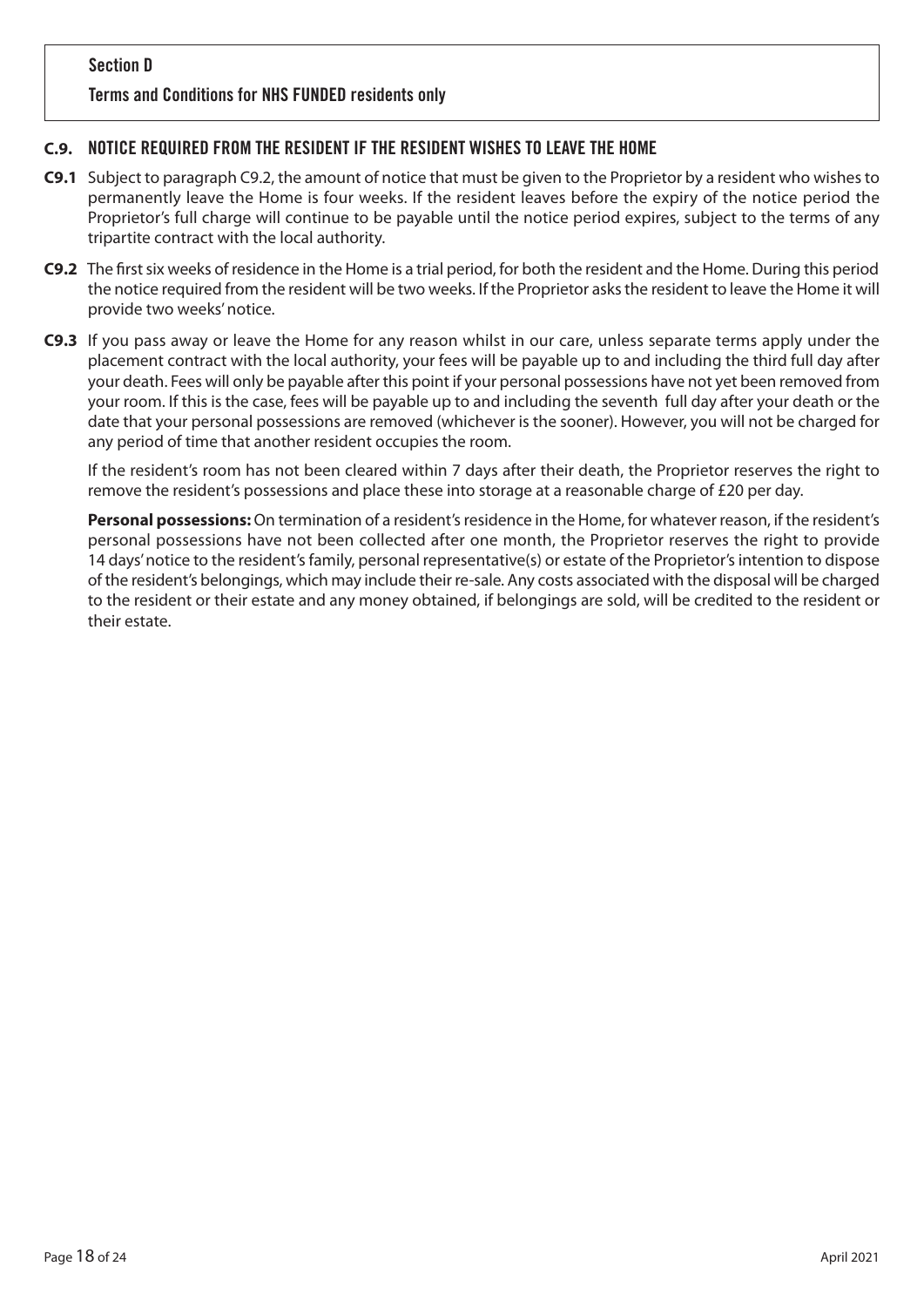## **D1**. GENERAL

**D1.1** When a resident is eligible for NHS Continuing Healthcare funding, the NHS will make a payment towards the cost of the resident's care and accommodation. However, it is expected that there will be a shortfall between the amount paid by the NHS and the full amount of the Proprietor's charges. This is because the NHS will fix the level of fees that it considers sufficient to pay for the care and accommodation you have been assessed as requiring. If the resident chooses to live in a Home which charges more than the amount that the NHS is willing to pay then the NHS is not obliged to fund the excess.

The Proprietor's charges will usually be above those paid by the NHS for basic assessed care and accommodation needs. This is because the Proprietor provides residents with a number of additional services over and above those which the NHS will usually fund. These additional services include, without limitation, a number of services enabling and supporting residents to practice their Jewish faith, including the celebration of Sabbath, Jewish Festivals, Holy days and Jewish traditions; prayer and other religious services; maintaining the law of Kashrut; and arrangements to enable a Jewish burial to take place after death ("Additional Services").

If the resident becomes eligible for CHC funding and the funding provided by the NHS is lower than the amount of the Proprietor's usual charges, the resident or a relative will be required to meet the shortfall to paying separately for the Additional Services and facilities which are not covered by the NHS CHC funding.

The Proprietor also reserves the right, if necessary, to move the resident to an alternative room at a lower charge. If no such alternative room is available, or the resident declines the alternative room offered and is unable to pay for the Additional Services, then the Proprietor reserves the right to ask the resident to leave the Home in accordance with section D3.5.

## **D2.** THE PROPRIETOR'S CHARGES

**D2.1 Amount:** The amount payable for accommodation and other services provided by the Proprietor (as described in paragraph A1.1) is set out in a separate document. These are the charges that currently apply. The charge which applies to you depends on your assessed care needs, type of accommodation and other factors.

#### **D2.2 Increase in charges**

**Periodic review:** The Proprietor reviews the amount of the charges annually to take effect from 1 April. Residents are given at least four weeks' notice of increases in charges and the increased charge applies from the end of the notice period, which may result in an increase in the cost of the Additional Services.

**Other increases:** Apart from the increases in charges resulting from the periodic review, the charge will change if the level of care the resident requires changes. The charge may also change if the resident moves into a different room or Home. This may result in an increase in the cost of the Additional Services and facilities enjoyed by the resident.

#### **D3.** CIRCUMSTANCES IN WHICH A RESIDENT MAY BE ASKED TO LEAVE

At Jewish Care we strive to provide a safe, comfortable home for our residents. We will never ask a resident to leave the Home without a good reason and we will always seek to resolve any issues to avoid the need to ask a resident to leave, if possible. If it does become necessary for the Proprietor to ask a resident to leave, we will explain the reason for doing so but it would usually be for one of the following reasons:

- **D3.1 Changes in funding:** If the resident becomes ineligible for NHS funding and no suitable arrangement is in place to pay the Home's full fees, then the Proprietor will have to ask the resident to leave the Home. The resident will be provided with four weeks' notice.
- **D3.2 If the Home is unable to provide the level or type of care the resident requires:** Subject to the terms of the agreement with the relevant funding body, normally four weeks' notice will be given/required, but the Proprietor reserves the right to give/receive shorter notice if the circumstances require.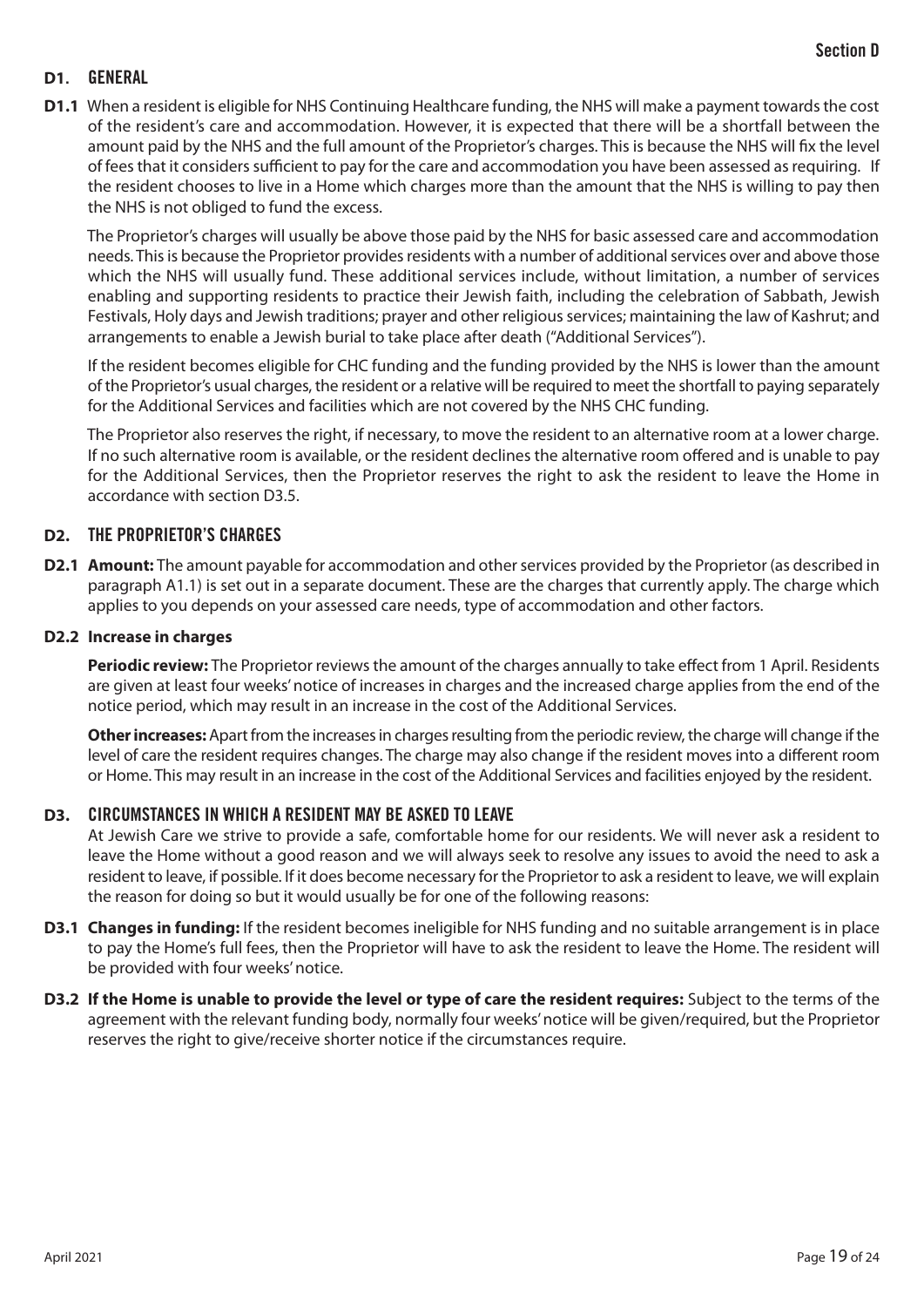- **D3.3 Incompatibility:** If the Home manager reasonably considers that a resident is not compatible with the Home, for example if the resident finds it difficult to adhere to the Home's rules, the Proprietor may consider that it will be in the best interests of both the resident and the Home for the resident to leave. In this eventuality the Proprietor would give reasonable notice to the resident to leave the Home and the resident would be required to leave the Home at the end of the notice period. The length of the notice period has been agreed between the Proprietor and the funding body but will usually be four weeks' notice; please refer to a member of the management team if you would like further details.
- **D3.4 Behaviour and conduct:** If a resident or any visitor behaves in a manner that is not compatible with the organisations' values or approach to diversity and equality, whether towards another resident, volunteer, visitor or member of staff, the resident and/or their visitor, as applicable, may be asked to leave the Home, unless they agree to change their behaviour.
- **D3.5 If you or a third party pay all or part of our charges and these are not paid in full when they are due:** If for any reason the Proprietor's charges are not paid at the times the Proprietor has agreed with you and they remain outstanding for more than three months, the Proprietor reserves the right to ask the resident to leave the Home. The Proprietor will normally give four weeks' notice. Any personal possessions that have not been removed by the seventh day following the date that the resident leaves will be removed by the Proprietor and will be stored as described in paragraph B2.9. The Proprietor would refund any charges that the resident had paid in advance that related to the period after the seventh day following the date the resident left.
- **D3.6 Other reasons:** There may be other reasons why the Proprietor requires a resident to leave the Home. For example, if the Proprietor decides to close the Home for any reason. The Proprietor will give reasonable notice and the resident must leave the Home at the end of the notice period. The length of the notice period has been agreed between the Proprietor and the funding body but will usually be four weeks' notice; please refer to a member of management staff if you would like further details.
- **D3.7** If you pass away whilst in our care, your fees (excluding any part payable by the CCG or NHS) will be payable up to and including the third full day after your death. Fees will only be payable after this point if your personal possessions have not yet been removed from your room. If this is the case, fees will be payable up to and including the seventh full day after your death or the date that your personal possessions are removed (whichever is the sooner). However, you will not be charged for any period of time that another resident occupies the room.

If the resident's room has not been cleared within 7 days after their death, the Proprietor reserves the right to remove the resident's possessions and place these into storage at a reasonable charge of £20 per day.

**Personal possessions:** On termination of a resident's residence in the Home, for whatever reason, if the resident's personal possessions have not been collected after one month, the Proprietor reserves the right to provide 14 days' notice to the resident's family, personal representative(s) or estate of the Proprietor's intention to dispose of the resident's belongings, which may include their re-sale. Any costs associated with the disposal will be charged to the resident or their estate and any money obtained, if belongings are sold, will be credited to the resident or their estate.

## **D4.** NOTICE REQUIRED FROM THE RESIDENT IF THE RESIDENT WISHES TO LEAVE THE HOME

- **D4.1** Subject to paragraph D4.2 and the terms of the agreement with the relevant funding body, the Proprietor would usually expect four weeks' notice if a resident wishes to permanently leave the Home.
- **D4.2** The first six weeks of residence in the home is a trial period, for both the resident and the Home. During this period, unless different terms apply under a contract with the CCG, the notice required from the resident will be two weeks. If the Proprietor asks the resident to leave the Home, at least two weeks' notice will be provided.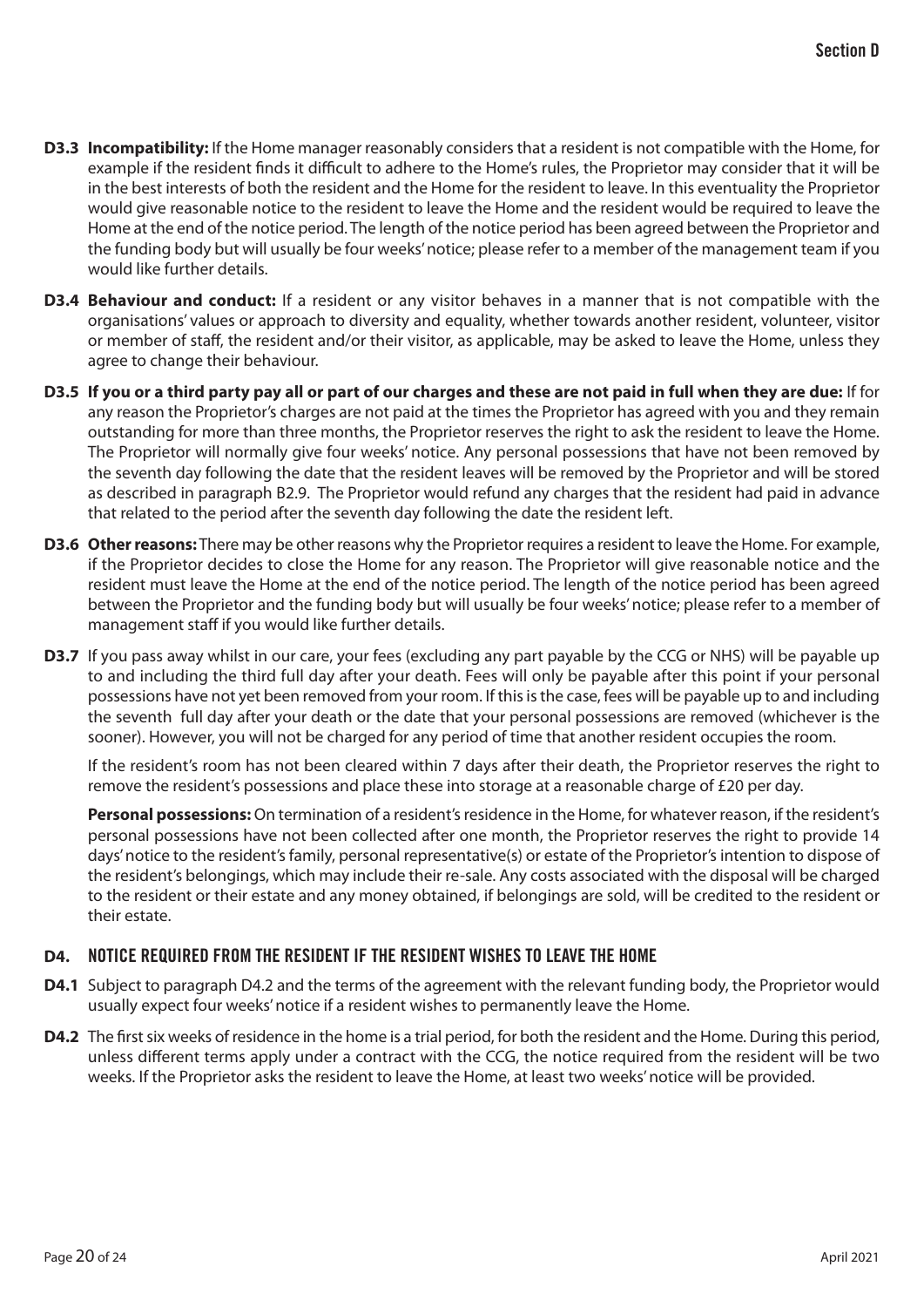# Section E Terms and Conditions for RESPITE residents only

# **E1**. GENERAL

**E1.1** The Terms and Conditions in Section A and in this Section E constitute the terms and conditions applicable to residents who have been admitted to the Home on a respite (temporary) basis.

# **E2.** THE PROPRIETOR'S CHARGES

- **E2.1** The amount that you will have to pay as a temporary resident of one of the Proprietor's Homes is set out on a separate contract form. These are the charges that currently apply. These charges are subject to review on an annual basis to take effect from 1st April.
- **E2.2** All fees are due for payment (in cleared funds) on or before the resident's admission to the Home.
- **E2.3** A deposit of £500 is required, for self-funded bookings for the period of respite care. This deposit is refundable if a booking is cancelled more than 28 days before the booking is due to commence. It will be forfeited if a booking is cancelled for 28 days or less prior to taking up placement, except in the event that the cancellation is for reasons beyond the resident's control (e.g. death or hospitalisation).

# **E3.** NHS FUNDED NURSING CARE

- **E3.1** If the resident has been assessed as requiring nursing care some (but not all) of the nursing care provided to the resident by the Home will be funded by the NHS instead of by the resident (FNC). The amount the resident's nursing care that is funded by the NHS is assessed periodically by an NHS appointed registered nurse carrying out an assessment of the resident's requirement for "nursing care" as defined in legislation.
- **E3.2** The weekly amount that the NHS will pay does not extend to nursing care provided by care assistants or to the provision of personal care services.
- **E3.3** In most, if not all cases, the amount paid by the NHS for nursing care will be insufficient to cover the cost of the nursing care actually provided by the Home.
- **E3.4** The amount that the NHS pays in respect of a resident's nursing care is paid directly to the Proprietor by the NHS. The weekly charge payable by the resident includes the Proprietor's full charges for nursing care and the Proprietor will reimburse the resident for all payments received by the Proprietor from the NHS in respect of the resident's nursing care and, if relevant, continence aids. The Proprietor's terms for the reimbursement of these sums are set out in the Schedule to these Terms and Conditions.

#### **E4.** PERSONAL POSSESSIONS

**E4.1** Within reason and with the agreement of the Home Manager, residents receiving respite care may bring in personal items such as photographs and ornaments. Any furniture, such as a chair, must comply with relevant fire and health and safety regulations. All small electrical items (e.g. radios, TVs, CD players etc) brought into the Home by the resident, whether at admission or at any other time, must be tested by a qualified electrician and have a valid portable appliance test (PAT) approval/certification to show that the appliance is safe to use. The use of any untested appliance is prohibited. The Home reserves the right to have any small electrical items brought into the Home by a resident tested by a qualified engineer and to recharge the cost of such a test to the resident. Refrigerators and heating appliances are not permitted whether or not they have been tested. The Proprietor reserves the right to immediately withdraw from use any electrical item belonging to a resident which is considered by the Home Manager to be unsafe for any reason. Please note paragraph A3 concerning insurance and liability for loss or damage to personal possessions.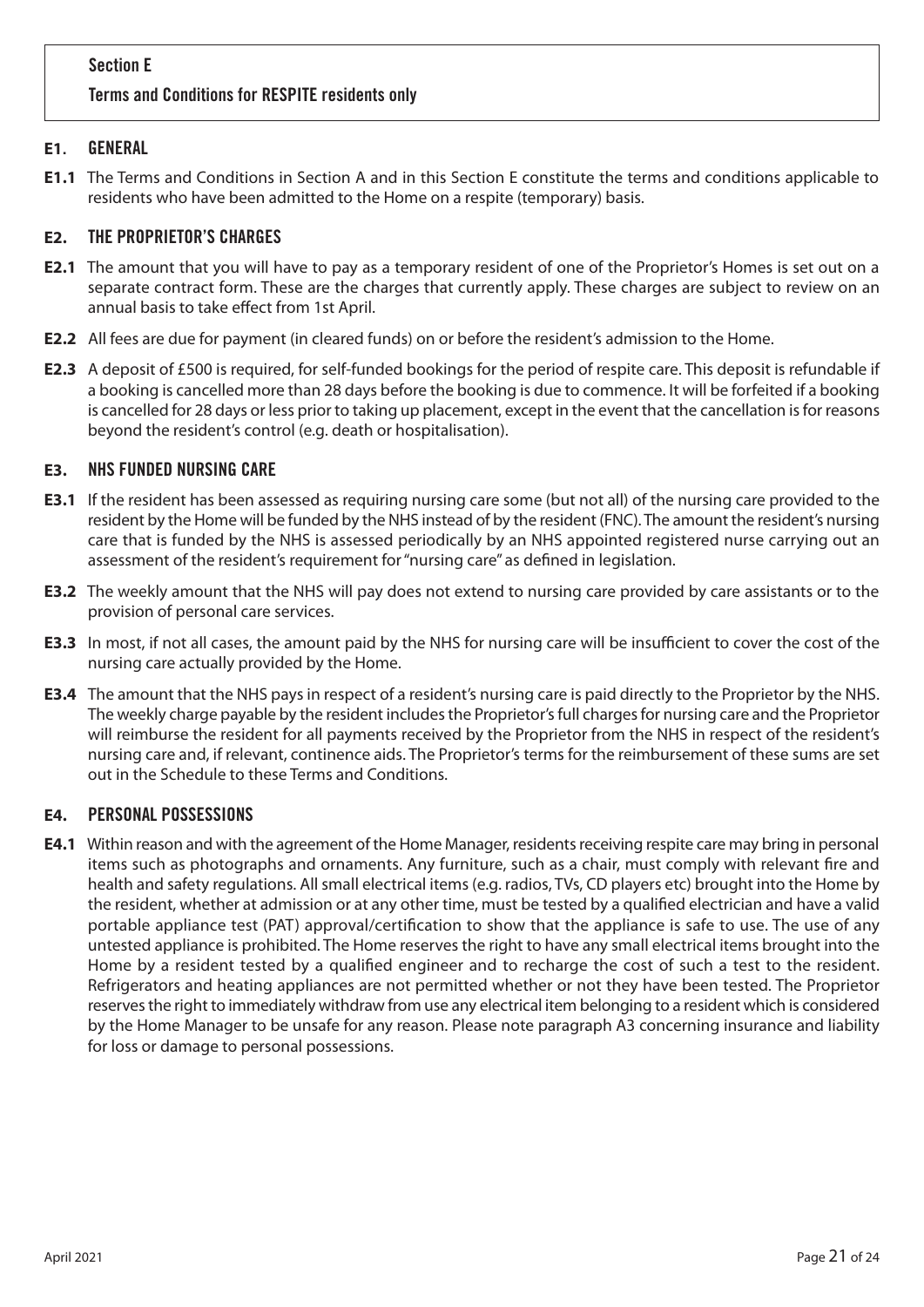#### **E5.** CIRCUMSTANCES IN WHICH A RESPITE RESIDENT MAY BE ASKED TO LEAVE

- **E5.1 If the Home is unable to provide the level or type of care the resident requires:** Normally one week's notice will be given/required, but the Proprietor reserves the right to give/receive shorter notice if the circumstances require.
- **E5.2 Incompatibility:** If the Home Manager reasonably considers that a resident is not compatible with the Home, for example if the resident finds it difficult to adhere to the Home's rules, the Proprietor may consider that it will be in the best interests of both the resident and the Home for the resident to leave. In this eventuality the Proprietor would give the resident at least one week's notice and the resident would be required to leave the Home at the end of the notice period.
- **E5.3 If the Proprietor's charges, or other sums owed to the Proprietor, are not paid in full when they are due:**  If for any reason payments are not made on admission and the resident is unable to satisfy the Home Manager that the reason for the non or late payment is temporary, with all arrears being paid in full, the resident will be required to leave the Home. In this circumstance the Proprietor shall not be required to give more than one weeks' notice.
- **E5.4 Behaviour and conduct:** If a resident or any visitor behaves in a manner that is not compatible with the organisations' values or approach to diversity and equality, whether towards another resident, volunteer, visitor or member of staff, the resident and/or their visitor, as applicable, may be asked to leave, unless they agree to change their behaviour.

## **E6.** NOTICE REQUIRED FROM THE RESPITE RESIDENT IF THE RESPITE RESIDENT WISHES TO LEAVE THE HOME

**E6.1** The amount of notice that must be given to the Proprietor by a respite resident who wishes to permanently leave the Home is one week. If the respite resident leaves before the expiry of the notice period the Proprietor's full charge will continue to be payable until the notice period expires.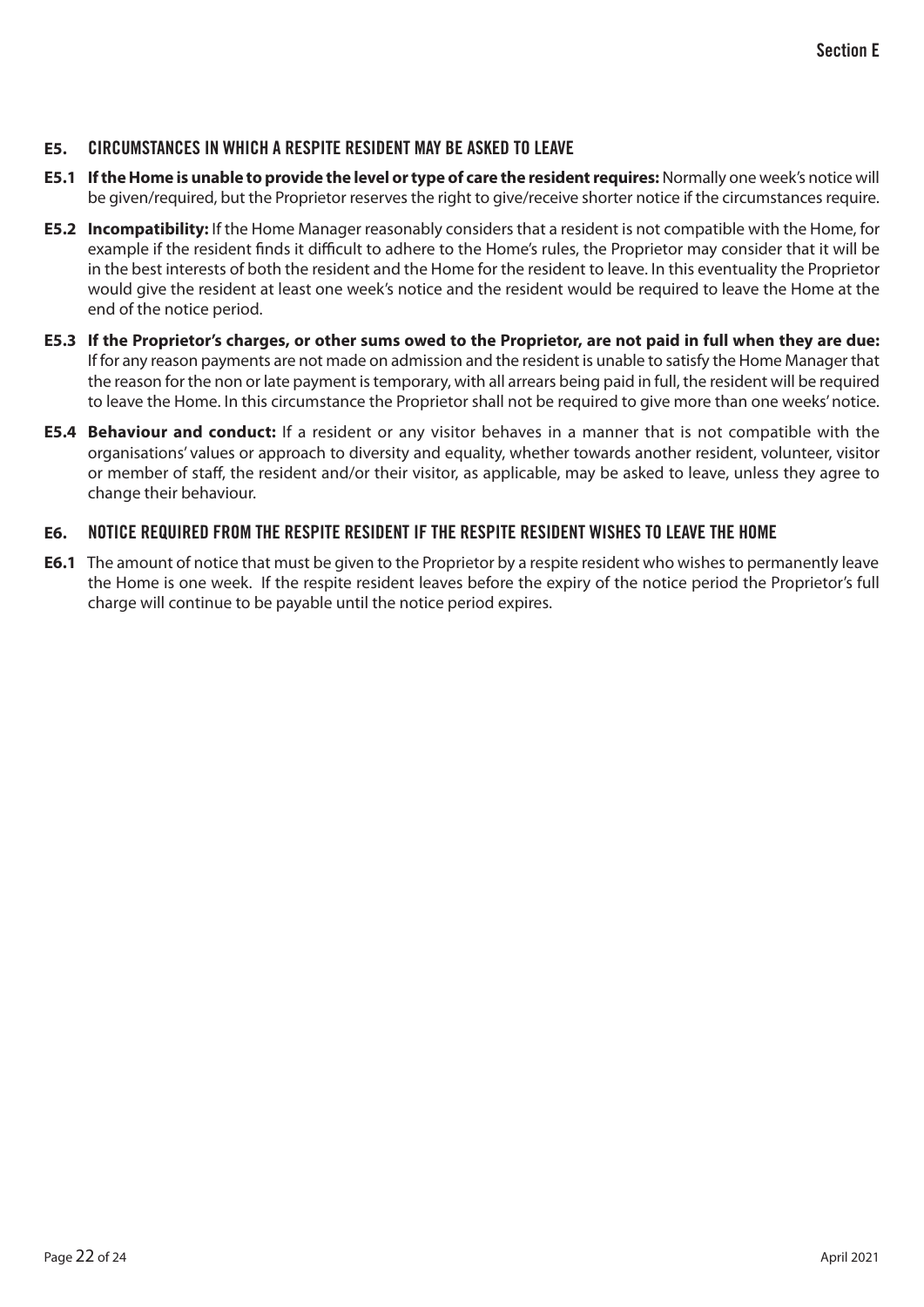## **Schedule**

## This schedule applies to residents in reciept of NHS Funded Nursing Care Contribution (FNC)

The following provisions apply in respect of the Proprietor's reimbursement to the resident and/or their Sponsor of amounts received by the Proprietor from the NHS in respect of the NHS funded nursing care contribution towards the resident's nursing care and, if applicable, incontinence aids, in accordance with the Health and Social Care Act 2001 and associated or subsequent legislation, including the National Health Service Commissioning Board and Clinical Commissioning Groups (Responsibilities and Standing Rules) Regulations 2012. For the avoidance of doubt, this schedule shall not apply to residents in receipt of NHS Continuing Healthcare ("CHC") funding.

## **1**. DEFINITIONS

In this schedule, the following words and expressions shall have the following meanings:

| <b>Legislation:</b>      | The Health and Social Care Act 2001 and associated or subsequent relevant regulations<br>made under that Act, including the National Health Service Commissioning Board and<br>Clinical Commissioning Groups (Responsibilities and Standing Rules) Regulations 2012                                                                                                                       |
|--------------------------|-------------------------------------------------------------------------------------------------------------------------------------------------------------------------------------------------------------------------------------------------------------------------------------------------------------------------------------------------------------------------------------------|
| <b>Business day(s):</b>  | A weekday, other than a public holiday                                                                                                                                                                                                                                                                                                                                                    |
| <b>Calculation date:</b> | The date in each quarter that the Proprietor calculates the Reimbursement in<br>accordance with paragraph 3.1. Each Calculation Date shall be approximately 90 days<br>following the immediately preceding Calculation Date. The first Calculation Date shall<br>not occur before the first assessment by the NHS of the Funded Nursing Care ("FNC")<br>contributions due to the resident |
| <b>Contract:</b>         | The contract, including the Terms and Conditions, between the Proprietor and the<br>resident and/or the Sponsor attached herewith                                                                                                                                                                                                                                                         |
| Fees:                    | The Proprietor's fees payable privately by the resident and/or Sponsor in accordance<br>with the Contract including, for the avoidance of doubt, all fees payable in respect of<br>nursing care received by the resident at the Home                                                                                                                                                      |
| FNC:                     | The resident's NHS Funded Nursing Care contribution from time to time as assessed<br>by the NHS in accordance with the legislation                                                                                                                                                                                                                                                        |
| <b>NHS payment(s):</b>   | The payment received by the Proprietor in respect of the NHS's contribution towards<br>the resident's nursing care and, if applicable, incontinence aids                                                                                                                                                                                                                                  |
| <b>NHS body:</b>         | The relevant body actually making payment to the Proprietor in respect of the<br>resident's FNC contribution                                                                                                                                                                                                                                                                              |
| <b>Payment period:</b>   | The period from and including the day the FNC contribution commenced up to the<br>first Calculation date and thereafter, the period up to the current Calculation date<br>from and including the immediately preceding Calculation date                                                                                                                                                   |
| <b>Reimbursement:</b>    | The payment due to the resident by way of reimbursement of the FNC payments<br>received by the Proprietor in respect of the resident for each Payment Period,<br>calculated in accordance with paragraph 3.1 below                                                                                                                                                                        |
| <b>Sponsor:</b>          | A person(s) who has signed the Contract on behalf of and/or in addition to the<br>resident as an attorney or deputy for the resident or in their personal capacity with<br>personal liability for the payment of the Fees or any part of them                                                                                                                                             |

## **2.** AMOUNT AND PAYMENT OF FEES

If an assessment for FNC is carried out in respect of a resident's nursing care, the provisions of the Contract in respect of the amount and payment of the fees shall continue to apply without any modification. This Schedule shall apply in addition to the continuing requirement to pay the Fees in accordance with the Contract.